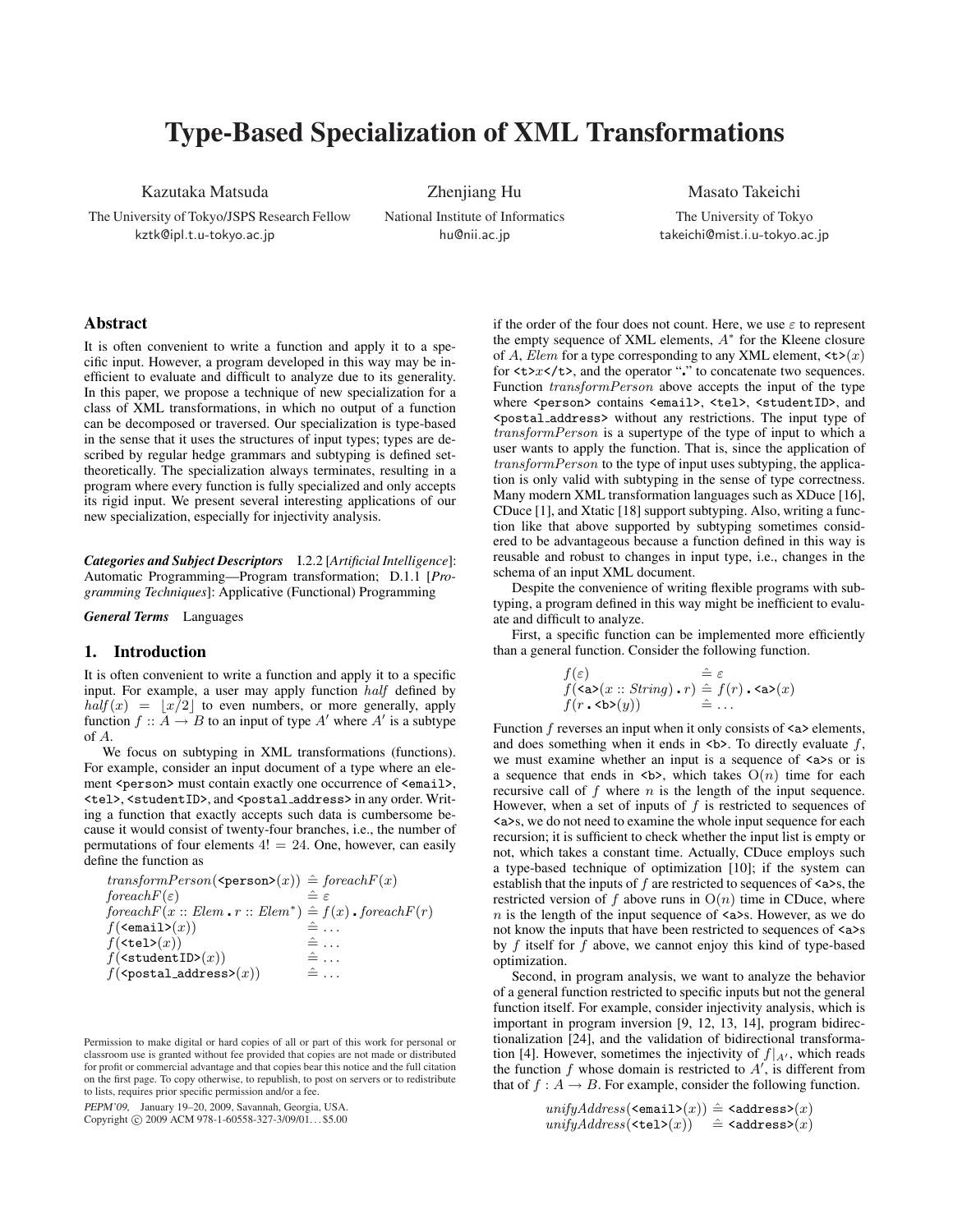Transformation *unifyAddress* produces an <address> element from either an <email> element that describes an email address or a <tel> element that describes a telephone number. In many situations, a set of strings describing email addresses is disjoint from a set of strings describing telephone numbers. Consequently, restricted to type *T* defined by

$$
T = \text{}(EmalText) | \text{}(TelNumber)
$$

where *EmailText* and *TelNumber* are disjoint, *unifyAddress|<sup>T</sup>* becomes injective. Another example is precise type inference. For function  $f : A \rightarrow B$  and type  $A' \subseteq A$ , the range of function  $f|_{A}$ <sup>*l*</sup> would be smaller than *B*. For example, the output type of *unifyAddress* is  $\leq$  address>( $\top$ ) where  $\top$  represents anything, while the output type of  $unifyAddress|_T$  is  $\leq$  address $\geq$  (*EmailText*) *TelNumber*). Precise type inference is not only useful for precise type checking [23], but also for program inversion [9, 13, 14] in the derivation of deterministic inverses.

We rephrase the above problems with subtyping as follows. For general function  $f :: A \rightarrow B$  and a specific input of type A' where *A*<sup> $\prime$ </sup> ⊆ *A*, although we want to analyze  $f|_{A}$ <sup> $\prime$ </sup>, the only information available from a program is that of  $f$  and  $A'$  but not that of  $f|_{A'}$ .

To solve the problem, we propose a new technique of specialization for a class of XML transformation languages, in which no output of a function can be examined by a pattern. The specialization generates function definitions of  $f|_A$  from function  $f$  and type *A*. For example, for function *unifyAddress* and type *T* above, our specialization generates the following.

 $unifyAddress|_T$  (<email> $(x::EmailText))$   $\hat{=}$  <address> $(x)$  $unifyAddress|_T$  (<tel> $(x::TelNumber)$ )  $\hat{=}$  <address> $(x)$ 

The method of specialization we propose is type-based in the sense that the specialization uses the structures of types of specific inputs, i.e., a type is described by a regular hedge grammar [6] and subtyping is defined set-theoretically. Types defined by regular hedge grammar are commonly used in modern XML processing languages such as XDuce, CDuce, and Xtatic, and a set of valid XML documents/elements described by core parts of many XML schema languages such as  $DTD<sup>1</sup>$ , XML Schema<sup>2</sup>, and Relax NG<sup>3</sup> can be expressed by the type [28]. The three main contributions made by this paper can be summarized as follows.

- *Type-based specialization that generates*  $f|_T$  *from f* and *T is proposed.* The type-based specialization we propose converts a program to that in which every function, including a recursively-defined function, is fully specialized and only accepts its rigid input. After specialization, we can safely ignore the types of arguments of a function call in program analysis because the called function is already specialized with respect to the types.
- *• Our specialization always terminates.* Despite the strong property that the specialization fully specializes every function, the specialization always terminates. In addition, our specialization runs without human interaction.
- *• Several applications demonstrate the effectiveness of our specialization.* We demonstrate the effectiveness of our new specialization by applying it to several examples, including type inference, injectivity analysis, and inversion. The property that the specialization fully specializes every function plays an important role in these applications.

We have also implemented a prototype system of our proposed specialization, which is available at http://www.ipl.t.u-tokyo. ac.jp/*<sup>∼</sup>*kztk/sp/.

This paper is organized as follows. Section 2 roughly explains the idea behind our type-based specialization. Section 3 describes the language used to describe XML transformations. Section 4 describes the new method of type-based specialization for the language in Section 3, and gives a proof for termination. Section 5 presents several interesting applications of the specialization. Section 6 discusses extensions of the proposed approach. Section 7 concludes the paper and discusses future directions.

# Related Work

Our specialization is a modest extension of the pre-processing method used in the exact type checking for a tree transduction [23]. The main differences between our method and theirs are as follows: (1) we permit concatenations in patterns, e.g.,  $x :: \langle a \rangle^* \cdot y :: \langle b \rangle$ , and (2) our specialization returns deterministic programs.

In specialization, we use a technique similar to type inference of a variable in a pattern where the pattern is restricted to a type. Our type inference technique in specialization is more precise for the restricted target language than that of existing approaches [1, 15, 16]. The preciseness of type inference is important for the fully specialized results of the specialization.

Our target language discussed in Section 3 is a simple extension of Wadler's treeless and affine language [32], to which concatenation operator "¦" have been added in both patterns and expressions. The extension is also inspired by tree transducers with look-ahead [7] and patterns in XDuce [16]. Actually, type *T* in variable pattern  $x :: T$  can be viewed as "look-ahead" in treeless language, and a pattern in our target language is a subset of patterns in XDuce. The specialization we propose can be applied to a wider class of languages, e.g., allowing accumulation parameters as macro forest transducers [30], which will be explained in Section 6. It is worth noting that, with the extension in Section 6, the language to which the specialization can be applicable is strictly more expressive than deterministic macro forest transducers [30], i.e., a model of recursive XML transformations. Many XSLT<sup>4</sup> programs can be expressed by a composition of deterministic macro forest transducers [8, 25, 21]. A transformation defined by a composition of deterministic macro forest transducers can be written by a deterministic macro forest transducer if the output data size is always proportional to the input data size [20].

In the applications presented in Section 5, we use type inference algorithm in [23], a variant of injectivity checking used in XSugar [3, 4], and a naive inversion by swapping left-hand sides with right-hand sides. A formal discussion on the inversion by swapping left-hand sides with right-hand sides for treeless language is found in [29].

There has been research on type-based optimization for patternmatching [10, 19]. Although they carry out type-based "specialization" as we do, there are many differences between their specialization and ours. First, our purpose is to derive the definitions of  $f|_A$  from  $f$  and  $A$  while theirs is to provide efficient evaluation mechanisms of pattern-matching. Second, we specialize patterns and function calls but do nothing on pattern-matching, while they specialize pattern-matching mechanisms using compilations of patterns but not function calls. Third, in our specialization, for a recursively-defined function, a function call of the function may be specialized with respect to different types like *reverse* in Section 2, while, in their specialization, the input type of a function is given beforehand. Note that patterns in their languages are more expressive than that in our target language.

<sup>1</sup> http://www.w3.org/TR/REC-xml/#dt-doctype

<sup>2</sup> http://www.w3.org/XML/Schema

<sup>3</sup> http://relaxng.org/

<sup>4</sup> http://www.w3.org/TR/xslt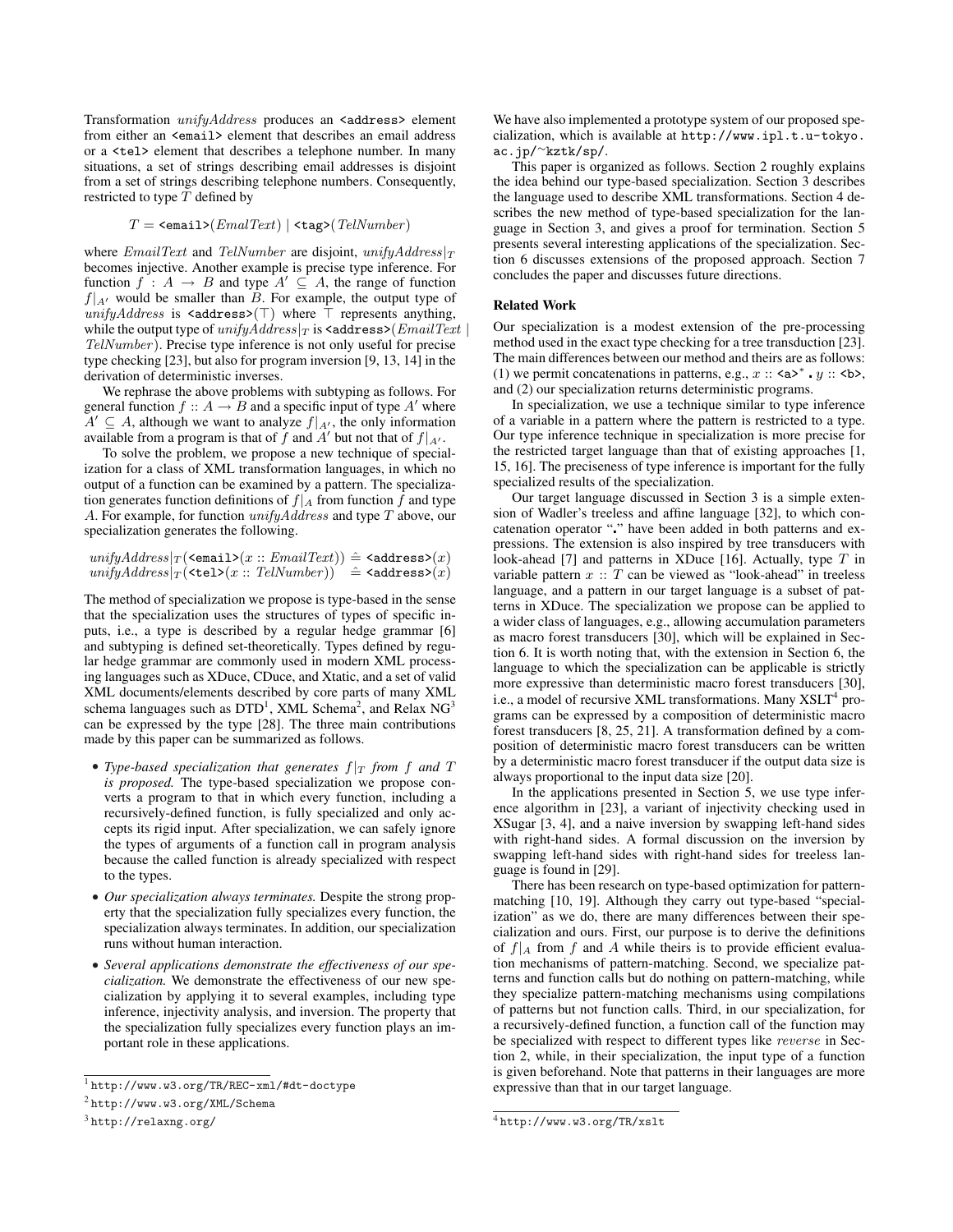# 2. Idea of Specialization

This section roughly explains the idea behind our specialization and problems with its naive execution.

Our specialization approach, which will be discussed more in Section 4, targets a class of first-order functional programming languages. The target language is similar to ordinary functional programming languages such as Haskell [2] except that the target language contains variable pattern  $x : T$  where  $T$  is given by regular hedge grammar [6] and concatenation patterns/expressions ".", like the function  $splitAB^5$  defined by

$$
\mathit{splitAB}(x::\mathsf{^{\*}}\centerdot y::\mathsf{^{\*}}\)\mathrel{\hat{=}} \mathsf{}\(x\)\centerdot \mathsf{}\(y\).
$$

Some syntactic restrictions have also been added to the language. One of the most important syntactic restrictions in our target language is that no output of a function can be examined by a pattern. The formal definition of the language will be given in Section 3.

## 2.1 Idea

The basic idea behind our specialization is quite simple: we produce new definition rules for function  $f|_S$  where  $S$  is type of its argument. That is, for type *S*, function *f* defined by

$$
f(\ldots x::T \ldots) \hat{=} \ldots g(x) \ldots
$$

is specialized to the following *f|S*.

$$
f|_S(\ldots x::T'\ldots)\hat{=}\ldots g|_{T'}(x)\ldots
$$

Here,  $T'$  is a calculated type from  $T$  so that the semantics of function  $f$  for the inputs in  $\hat{S}$  is preserved (Section 4). For example, the specialization of the following *reverse*

$$
reverse(\varepsilon) \qquad \hat{=} \varepsilon
$$
  
reverse(a :: *Elem* • *r* :: *Elem*\*)  $\hat{=} reverse(r) \cdot a$ 

with respect to type  $S = (\langle a \rangle \cdot \langle b \rangle)^*$  results in

$$
\begin{array}{ll}\n reverse|s(\varepsilon) & \hat{=} \varepsilon \\
 reverse|s(a::\langle a\rangle \cdot r::S') & \hat{=} \; reverse|s'(r) \cdot a \\
 reverse|s'(a::\langle b\rangle \cdot r::S) & \hat{=} \; reverse|s(r) \cdot a\n \end{array}
$$

where *S'* is a type defined by *S'* = **.** *S***.** 

This idea of type-based specialization itself is not new and is nothing but partial evaluation. A similar method is adopted for a similar purpose in [23]. One of the contributions in this paper is to discuss our construction of type-based specialization in which the properties below are guaranteed to hold.

### Termination of Specialization

Termination is one of the most important properties of program transformation. However, the proof is not entirely direct for our target language. Recall that, when a specialization of *f*

$$
f(\ldots x::T \ldots) \hat{=} \ldots g(x) \ldots
$$

with respect to type *S* generates a rule

$$
f|_S(\ldots x::T'\ldots)\stackrel{\sim}{=}\ldots g|_{T'}(x)\ldots,
$$

new type  $T'$  and new function call  $g|_{T'}(x)$  are produced. Then, the specialization specializes function  $g$  with respect to  $T'$  to obtain the definition rules of  $g|_{T'}$ . The specialization process will finish when the rules of every called functions in generated rules have been generated. However, it is not clear whether the specialization terminates or infinitely produces new types and new definition rules of new functions. A pattern like  $x :: U \cdot y :: V$  makes the problem more difficult. Without this kind of pattern, we can easily give a proof using the technique of product-construction [6] of automata, similarly to [23].

## Determinism of Specialized Programs

Another important issue is that specialization generates deterministic programs. Nondeterminism of a program may make a program difficult to analyze. Specialization may produce more than one rule from a rule. For example, the specialization of *g* defined by

$$
idAB(x::(\texttt{}{|\texttt{}>}\) \centerdot y::\(\texttt{}{|\texttt{}>}\\) \\) \mathrel{\hat=} x \centerdot y
$$

with respect to type  $T = (\langle a \rangle, \langle b \rangle) | (\langle b \rangle, \langle a \rangle)$  results in  $q|_T$ defined as follows.

$$
idAB|_T(x::\langle a\rangle \cdot y::\langle b\rangle) \hat{=} x \cdot y
$$
  

$$
idAB|_T(x::\langle b\rangle \cdot y::\langle a\rangle) \hat{=} x \cdot y
$$

This production of more than one rule from a rule may result in a nondeterministic program.

# 3. Target Language

This section describes our target language to describe XML transformations.

## 3.1 Hedge Values

In our language, XML elements, XML documents, and strings are represented by *hedge values*, i.e., sequences of (unranked) trees. For example, an XML fragment as

<name>kztk</name><email> *. . .* </email>

is internally represented by

$$
\verb||(k() \cdot z() \cdot t() \cdot k()) \cdot \verb||(\dots)
$$

where <name>*,* <email>, and k*,* z*,* t are *labels* to construct the hedge value. Formally, *hedges* are defined inductively from a set of labels Σ:

- *•* Empty hedge *ε* is a hedge.
- For hedges  $h_1$  and  $h_2$ , a concatenation  $h_1 \cdot h_2$  is a hedge.
- For label  $\sigma \in \Sigma$  and hedge *h*,  $\sigma(h)$  is a hedge.

We assume that all the tree-labels and characters are encoded to labels  $\Sigma$ . Note that hedge concatenation **.** is associative and  $\varepsilon$  is the unit of hedge concatenation;  $h_1 \cdot (h_2 \cdot h_3) = (h_1 \cdot h_2) \cdot h_3$  and *h*  $\epsilon = \epsilon \cdot h = h$  hold. We sometimes write a tree  $\sigma(\epsilon)$  as  $\sigma()$  or *σ*. For convenience, we sometimes omit **a** and write  $t_1 t_2$  instead of  $t_1$   $\cdot$   $t_2$  if no confusion would arise. *Context*  $C$  is a hedge containing special hole variable  $\Box$ ; we write the hedge that is obtained from  $\mathcal C$ by replacing hole  $\Box$  with hedge *h* as  $C[h]$ .

XML Attributes or IDREFs are not treated in this paper.

## 3.2 Types

Set-theoretic types [11] defined by *regular hedge grammars* [6] are used in our language. As an example of regular hedge grammars, a set of hedges described by regular expression  $A = \langle a \rangle^*$  |  $\langle b \rangle$ is represented by regular hedge grammar  $A \rightarrow \langle a \rangle A', A \rightarrow \langle a \rangle A'$  $\langle \mathbf{b} \rangle \tilde{E}, A \to \varepsilon, A' \to \varepsilon, A' \to \langle \mathbf{a} \rangle A', E \to \varepsilon$ . As examples given in the Introduction and Section 2, the types are used in patterns.

Definition 1 (Regular Hedge Grammar). A *regular hedge grammar* (RHG for short) is a triple  $(\Sigma, N, R)$  where  $\Sigma$  is a finite set of labels (or terminals), *N* is a finite set of nonterminals, and *R* is a finite set of production rules with the form  $T \to \sigma(T_1)T_2$  or  $T \rightarrow \varepsilon$ .

The definition for RHGs is the same as that for regular tree grammars [6] on the binary tree encoding of hedges [16] except that the above definition does not include the start nonterminals. Note that the definition looks different from the definition for RHGs given in [27] but the two definitions are the same in terms of expressive power.

<sup>&</sup>lt;sup>5</sup> Here,  $\langle a \rangle$  is shorthand for  $\langle a \rangle (\varepsilon)$ .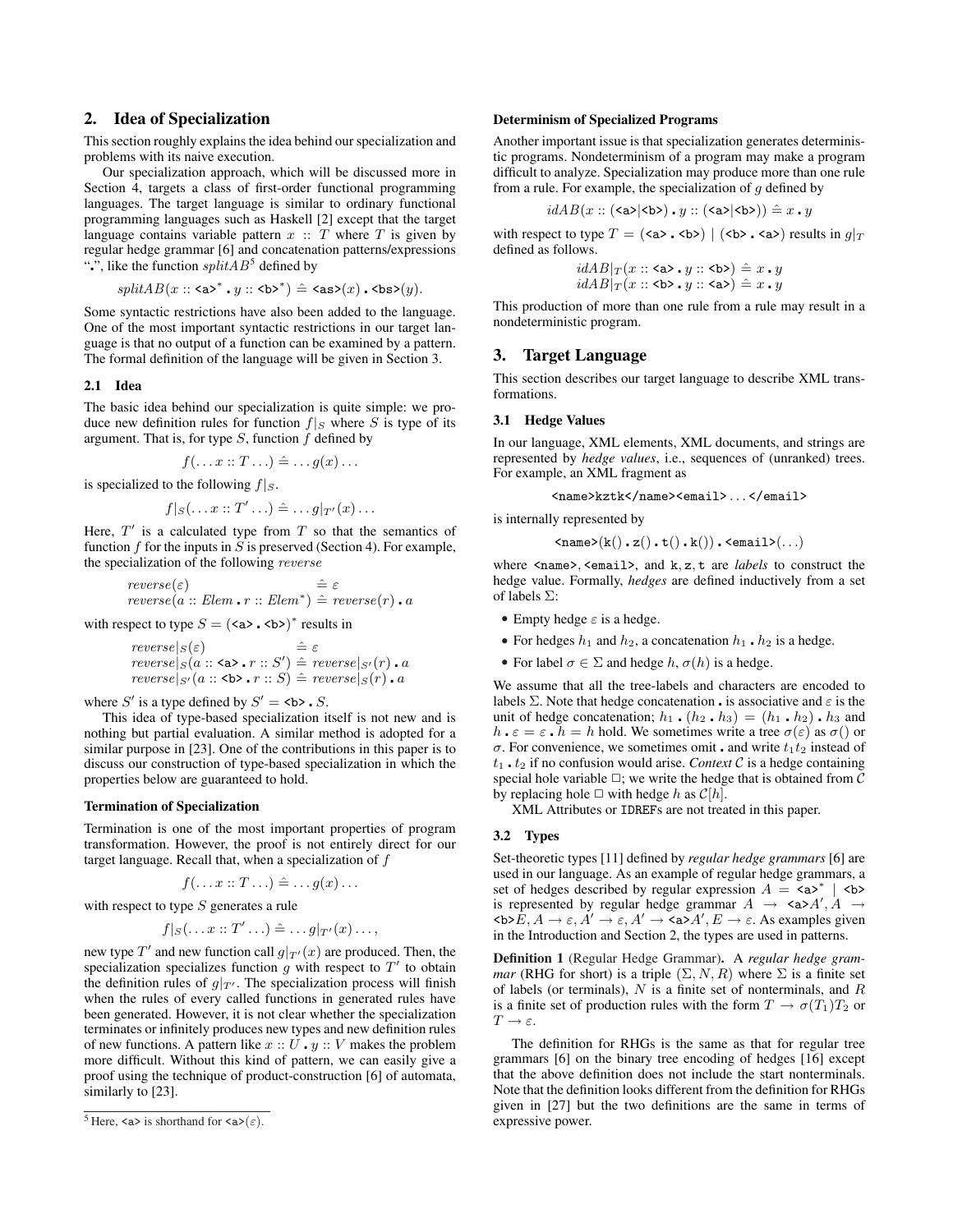Syntax:  $\text{prog} ::= \text{prod}_1 \dots \text{prod}_n \text{ rule}_1 \dots \text{ rule}_m$  (Program)  $\begin{array}{ll}\n\text{prod} \text{ := } \text{data } T \triangleq t \\
\text{ = } \varepsilon \mid t_1 \cdot t_2 \mid \sigma(t) \mid T\n\end{array}$ (Production Rule) *t*  $:= \varepsilon \mid t_1 \cdot t_2 \mid \sigma(t) \mid T$  $rule ::= f(p) \triangleq e$  (Definition Rule) *e*  $:= \varepsilon |e_1 \cdot e_2 | \sigma(e) | x | f(x)$  (Expression) *p*  $:= \varepsilon | p_1 \cdot p_2 | \sigma(p) | x :: T$  (Pattern)

(*x* is a variable, *T* is a type name, *f* is a function name, and  $\sigma$  is a label)

Semantics:

$$
\frac{e \Downarrow v}{\varepsilon \Downarrow \varepsilon} \text{EPS} \quad \frac{e \Downarrow v}{\sigma(e) \Downarrow \sigma(v)} \text{CON} \quad \frac{e_1 \Downarrow v_1}{e_1 \cdot e_2 \Downarrow v_1 \cdot v_2} \text{CAT}
$$
\n
$$
\frac{\exists \theta, \exists f(p) \triangleq e, p\theta = v, \quad e\theta \Downarrow u}{f(v) \Downarrow u} \text{Fun}
$$



We write  $A \stackrel{*}{\rightarrow} h$  if nonterminal  $A$  generates hedge  $h$ . The semantics, or the language, of nonterminal *A* in *G* is defined by  $[A]_G = \{h \mid A \stackrel{*}{\rightarrow} h, h \text{ does not contain any nonterminal}\}.$  For simplicity, we sometimes write  $\llbracket A \rrbracket$  instead of  $\llbracket A \rrbracket_G$  if *G* is clear from the context. A language of an RHG is called a *regular hedge language*.

We define the following relation for the discussions that follow.

Definition 2 (Horizontal Parallel). Let *R* and *S* be sets of hedges. We define  $R \parallel S$  if and only if there exist no hedges  $h_1, h_3 \in R$ , *h*<sub>2</sub>*, h*<sub>4</sub> ∈ *S* such that  $h_1h_2 = h_3h_4$  but  $h_1 \neq h_3$  and  $h_2 \neq h_4$ .

## 3.3 Syntax and Semantics

The syntax of the language is summarized in Figure 1. Formally, program  $P$  is a pair  $(G, R)$ : RHG *G* defining types and set *R* defining rules of functions.

A type declaration

$$
\textbf{data} \ T \mathrel{\hat=} t
$$

describes production rule  $T \to t$  in the RHG *G*. For convenience, we sometimes use regular expressions and production rules beyond RHG when we present examples of programs written in the language, if they actually define regular hedge language.

A rule of a function takes the form

 $f(p) \triangleq e$ 

where *p* is a pattern and *e* is a *treeless* expression [32]. In treeless expressions, all the arguments of a function call must be variables, i.e., there is no nested function application. Note that we treat hedge concatenation "." as a "freeze"d data constructor rather than a function. To simplify our presentation, we add some restrictions to the language: every variable on the left-hand side of a rule must be used at most once on the corresponding right-hand side and the number of parameters of a function is always one. These restrictions are not essential and even the treeless restriction can be relaxed (Section 6). Note that, in the language, no output of a function can be decomposed by a pattern. For convenience, we use type expressions in variable patterns in addition to type names, as *x* :: <a><sup>\*</sup>. Some example programs in this language have been given in the Introduction and Section 2.

We write a type environment obtained by gathering variable patterns in pattern *p* as  $\Gamma_p$ . For example, for  $p = (x :: T, \text{lt} \text{t} > (y ::$  $(T')$ ), we have  $\Gamma_p = \{x \mapsto T, y \mapsto T'\}$ . Substitution  $\theta$  is a function that maps a variable to a hedge or to the same variable. We write a pattern/expression obtained from *t* by replacing each variable *x* in *t* with hedge  $\theta(x)$  as  $t\theta$ . Especially for a pattern, we assume that  $p\theta$  implies  $\theta(x) \in [\![\Gamma_p(x)]\!]_G$  for each variable *x* in *p*. The set of all hedges matching pattern *p* in a program  $\mathcal{P}, [p]_{\mathcal{P}}$ , is defined by  $[\![p]\!]_p = \{h \mid \exists \theta, h = p\theta\}$ . Note that variable pattern *x* :: *T* only accepts the values in  $[[T]]_G$ , e.g.,  $[[x :: \langle a \rangle]_P = {\langle \langle a \rangle \}$ . For simplicity, we write  $[\![p]\!]$  instead of  $[\![p]\!]_{\mathcal{P}}$  if  $\mathcal{P}$  is clear from the context.

In this paper, we assume that transformation programs are *deterministic* in the sense that pattern matching is unique. Formally, for any concatenation pattern  $p_1 \cdot p_2$  ,  $[\![p_1]\!]_p \parallel [\![p_2]\!]_p$  holds, and for any two rules  $f(p) = e$  and  $f(p') \triangleq e'$ ,  $[\![p]\!]_p \cap [\![p']\!]_p = \emptyset$  holds. For example, functions *f* and *g* below are not deterministic.

$$
\begin{array}{l} f(x::\mathsf{a}\mathsf{a}\mathsf{a}^* \centerdot y::\mathsf{a}\mathsf{a}\mathsf{a}^*) \mathrel{\hat=} \dots \\ g(x::\mathsf{a}\mathsf{a}\mathsf{a}) \\ g(x::\mathsf{a}\mathsf{a}\mathsf{a}^* \centerdot y::\mathsf{a}\mathsf{a}\mathsf{a}) \mathrel{\hat=} \dots \end{array}
$$

The semantics of the language is defined by the call-by-value semantics shown in Figure 1.

## 4. Type-Based Specialization

This section introduces a program transformation method that specializes functions with respect to the types of their arguments. In a specialized program, for any function call  $f(x)$  with  $x :: A$  and rules  $f(p_1) \triangleq e_1, \ldots, f(p_n) \triangleq e_n$  of *f*, the apparent domain of *f*,<br>  $\Box$   $\Box$  is equal to  $\Box$  The specialization roughly speaking 1*≤i≤n* [[*pi*]], is equal to [[*A*]]. The specialization, roughly speaking, with respect to type *S*, converts function *f*

$$
f(\ldots x :: T \ldots) \triangleq \ldots g(x) \ldots
$$

to function  $f|_S$ 

$$
f|_{S}(\ldots x::T'\ldots) \hat{=} \ldots g|_{T'}(x) \ldots
$$

where each variable pattern  $x :: T$  in a pattern is replaced with  $x$  ::  $T'$  by *pattern specialization* of the pattern with respect to  $S$ . Then, the specialization attempts to generate rules of function *g* with respect to  $T'$ . Let us roughly explain the specialization with concrete examples of *reverse* and *idAB* below.

Consider the following function, *reverse*.

$$
\begin{array}{l}\n\textbf{data } T \hat{=} \langle \textbf{a} \rangle \mid \langle \textbf{b} \rangle \\
\textit{reverse}(\varepsilon) \\
\textit{reverse}(a::T \cdot r::T^*) \hat{=} \textit{reverse}(r) \cdot a\n\end{array}
$$

We specialize function *reverse* with respect to type  $S = (\langle a \rangle \cdot \langle b \rangle)^*$ . Here, the semantics of  $S, T$ , and  $T^*$  is defined by the following RHG.

$$
\begin{array}{ccc} S \to \texttt{}\texttt{>}S' & S \to \varepsilon & S' \to \texttt{}\texttt{>}S \\ T \to \texttt{}\texttt{>}T' & T \to \texttt{b>}\texttt{}T' & T' \to \varepsilon \\ T^\\* \to \texttt{}\texttt{>}T^\\\* & T^\\\* \to \texttt{b>}\texttt{}T^\\\* & T^\\\* \to \varepsilon \end{array}
$$

First, the specialization tries to specialize the rule

$$
reverse(\varepsilon) \mathrel{\hat=} \varepsilon
$$

with respect to type *S*. To achieve this specialization, our specialization tries to specialize pattern  $\varepsilon$  with respect to type  $\varepsilon$ . Since a set of inputs *S* contains  $\varepsilon$ , i.e.,  $\varepsilon \in [S]$ , pattern  $\varepsilon$  is specialized to *ε*, and the following rule is produced by the specialization.

$$
reverse|_S(\varepsilon) \mathrel{\hat=} \varepsilon
$$

Then, the specialization tries to specialize the rule

$$
reverse(a::T \cdot r::T^*) \hat{=} \text{ reverse}(r) \cdot a
$$

with respect to *S*. To achieve this, we try to specialize pattern  $a :: T \cdot r :: T^*$  to pattern  $a :: H_1 \cdot r :: H_2$  with respect to *S*. To find sets of hedges *H*<sup>1</sup> and *H*2, we consider hedges  $h_1 \in [T]$ ,  $h_2 \in [T^*]$  satisfying  $h_1 \cdot h_2 \in [S]$ . For this purpose, we try to find nonterminal *N* satisfying  $S \stackrel{*}{\to} h_1N$ ,  $N \stackrel{*}{\to} h_2$ ,  $[[N] ∩ [[T^*]] \neq \emptyset$ , and  $\{h \mid S \stackrel{*}{\rightarrow} hN\} ∩ [[T]] \neq \emptyset$ . Since we have *{h*  $|S \stackrel{*}{\to} hS$ } ∩  $[[T]] = ∅$  but  $[[S']] ∩ [[T^*]] = [[**^**]. T^*]]$  and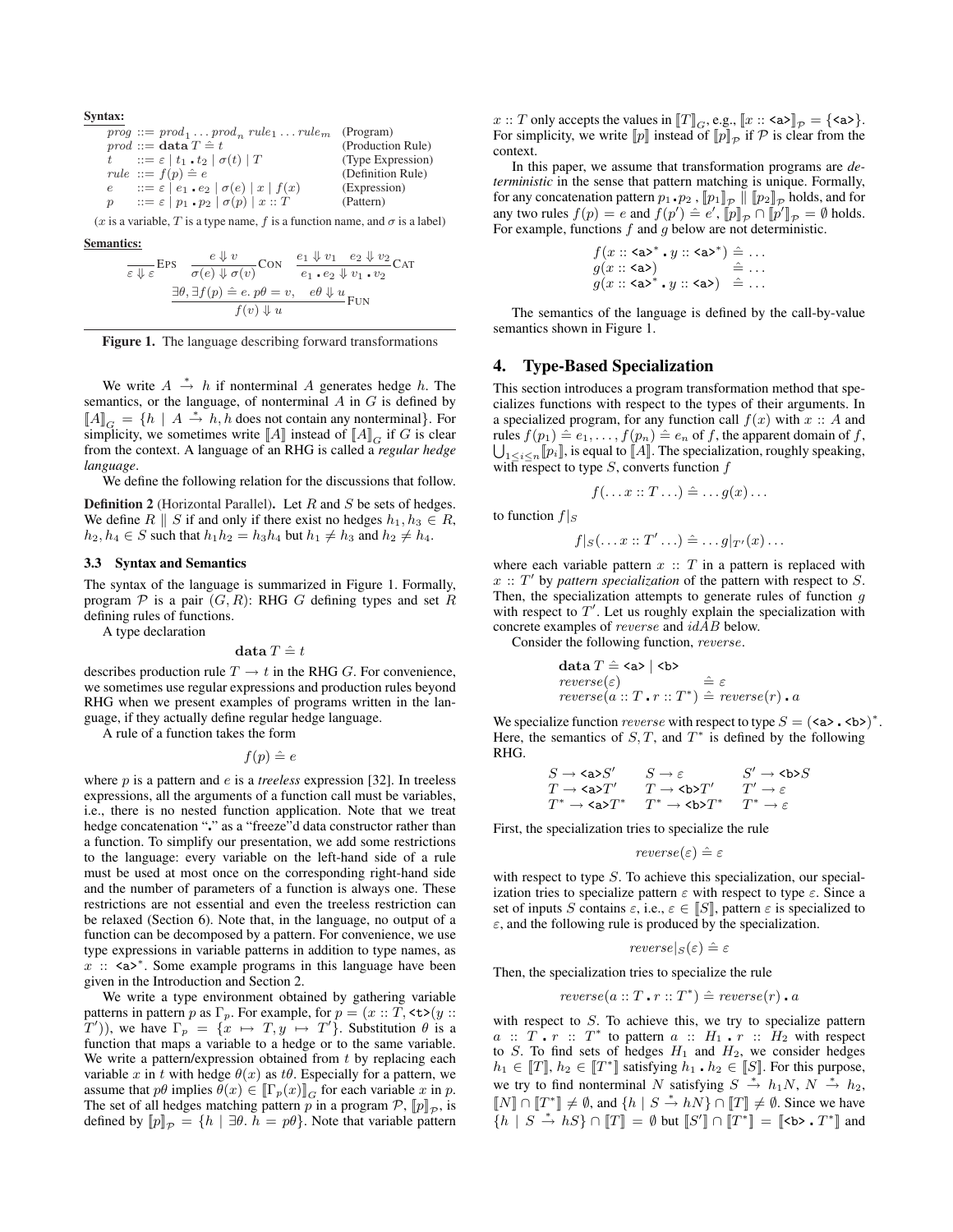${h \mid S \stackrel{*}{\rightarrow} hS' } \cap [T] = { \le a \ge }$ , a rule and types data $H_1 \mathrel{\hat=} \texttt{}$ data  $H_2 \triangleq \texttt{**>**}$ . *S* 

 $reverse|_{S}(a:: H_1 \cdot r:: H_2) \triangleq reverse|_{H_2}(r) \cdot a$ 

are produced. Since  $reverse|_{H_2}(r)$  appears on the right-hand side of newly produced rules and the rules of function  $reverse|_{H_2}(r)$ have not been produced, the specialization tries to specialize function *reverse* with respect to type  $H_2$ . First, the specialization tries to specialize the rule

$$
reverse(\varepsilon) \triangleq \varepsilon
$$

with respect to  $H_2$ . To achieve this specialization, we specialize pattern  $\varepsilon$  with respect to  $H_2$ . Since  $H_2$  does not contain  $\varepsilon$ , i.e., the rule is never used for an input in *H*2, no rule is produced. Then, the specialization tries to specialize the rule

$$
reverse(a::T \cdot r::T^*) \hat{=} \text{ } reverse(r) \cdot a
$$

with respect to  $H_2$ . By a similar procedure to the above, the following rule is produced by the specialization.

$$
\mathit{reverse}|_{H_2}(a::\texttt{>.r::}S) \hat{=} \mathit{reverse}|_S(r)\centerdot a
$$

Since the rules of *reverse|<sup>S</sup>* have already been produced, the specialization is complete. If we simplify  $H_1$  by  $H_1 = \langle a \rangle$ , specialized function *reverse|<sup>S</sup>* is as follows.

$$
\begin{array}{l} \textbf{data } S \mathrel{\hat=} (\texttt{} \cdot \texttt{b}\)^\* \\ \textbf{data } T \mathrel{\hat=} \texttt{} | \texttt{b} \\ \textbf{data } H\\_2 \mathrel{\hat=} \texttt{b} . S \\ \textit{reverse}|\\_S\\(\varepsilon\\) \qquad \qquad \hat{=} \varepsilon \\ \textit{reverse}|\\_S\\(a:: \texttt{} \cdot r:: H\\\_2\\\) \mathrel{\hat=} \textit{reverse}|\\\_{H\\\_2}\\\(r\\\) \cdot a \\ \textit{reverse}|\\\_{H\\\_2}\\\(a:: \texttt{b \cdot r:: S\\\) \mathrel{\hat=} \textit{reverse}|\\\_S\\\(r\\\) \cdot a \end{array}
$$

Sometimes, the specialization produces more than one rule from a rule. Consider function *idAB* defined by

$$
idAB(x::(\text{>|), y::(\text{|)) \hat{=} x \cdot y
$$

and the specialization of function  $idAB$  with respect to type  $T =$  $(\langle a \rangle, \langle b \rangle)$   $(\langle b \rangle, \langle a \rangle)$ . Here, *T* is represented by the following RHG.

$$
T \rightarrow \text{Ca}\text{>U} \quad T \rightarrow \text{Ab}\text{>}V \quad U \rightarrow \text{cb}\text{>}W \quad V \rightarrow \text{Ca}\text{>}W \quad W \rightarrow \varepsilon
$$

Then, we try to specialize pattern  $x$  ::  $(\langle a \rangle | \langle b \rangle) \cdot y$  ::  $(\langle a \rangle | \langle b \rangle)$ with respect to *T*. Similar to the above procedure, we try to find  $h_1, h_2$  such that  $h_1, h_2 \in [\text{Ca} > | \text{Ab} > \text{]}$  and  $h_1 \cdot h_2 \in [\text{I} \cdot \text{I} \cdot \text{In} \text{B} \cdot \text{B} \cdot \text{B} \cdot \text{B} \cdot \text{B} \cdot \text{B} \cdot \text{C} \cdot \text{C} \cdot \text{C} \cdot \text{C} \cdot \text{C} \cdot \text{C} \cdot \text{C} \cdot \text{C} \cdot \text{C} \cdot \text{C} \cdot \text{C} \cdot \text{D} \cdot \text{D} \cdot \text{D}$ *reverse*, the choice of  $h_2$  affects the choice of  $h_1$ ; if we choose  $h_2$  =  $\leq b$  then we must choose  $h_1$  =  $\leq a$ , while if we choose  $h_2 = \langle a \rangle$  then we must choose  $h_1 = \langle b \rangle$ . In other words, sets  ${h \mid T \stackrel{*}{\to} hU}$  and  ${h \mid T \stackrel{*}{\to} hV}$  are different, where *U* and *V* are only nonterminals such that  $\llbracket \langle a \rangle \langle b \rangle \rrbracket \cap \llbracket U \rrbracket \neq \emptyset$  and [[<a>*|*<b>]] *∩* [[*V* ]] *6*= *∅* hold. Hence, two rules

$$
\begin{array}{c} idAB|_T(x::\texttt{&}&&&\texttt{&}&\texttt{&}&\texttt{&}&\texttt{&}&\texttt{&}&\texttt{&}&\texttt{&}\\ idAB|_T(x::\texttt{&}&&&\texttt{&}&\texttt{&}&\texttt{&}&\texttt{&}&\texttt{&}&\texttt{&}&\texttt{&}&\texttt{&}&\texttt{&}&\texttt{&}\texttt{&}\end{array}
$$

are produced for one rule of *idAB*.

To use the specialization in other analyses or in another automated frameworks, we should clarify two points.

- *•* Whether the specialization terminates.
- *•* Whether the specialization generates deterministic programs.

The second point requires careful treatment of cases where the specialization generates more than one rule from a rule.

#### 4.1 Pattern Specialization

In the examples above, we consider set  $\{h \mid A \stackrel{*}{\to} hB\}$  for nonterminals *A*, *B* in an RHG. This kind of set is always regular hedge language, i.e., there exists an RHG that describes the set. However, if we naively produce a new RHG when we encounter a concatenation pattern, a discussion on whether or not the specialization terminates becomes difficult. To make the discussion easier, we introduce a notion of *chopped RHG*, by which a set like  $\{h \mid A \stackrel{*}{\rightarrow} hB\}$ , which is obtained by "chopping" the language of the original RHG at nonterminal *B*, can easily be represented.

Definition 3 (Chopped RHG). A *chopped RHG GεE* consists of an RHG *G* and set *E* of nonterminals in *G*, where the semantics of nonterminal *A* in the chopped RHG  $G \in E$  is defined by  $\llbracket A \rrbracket_{G \in E}$  = *{h | A <sup>∗</sup>→ hB, B ∈ E}*.

Note that every RHG *G* can be converted to a chopped RHG *GεF* where  $F = \{A \mid A \rightarrow \varepsilon \in R\}$  with the *R* of  $G = \binom{\varepsilon}{a}$ ,  $R$ <sup>6</sup>. It is not difficult to show that every chopped RHG *GεE* can be converted to an RHG  $G'$  where, for any nonterminal  $A$  in  $G$ , there exists a corresponding nonterminal  $\overline{A}'$  in  $G'$  such that  $\llbracket A \rrbracket_G =$  $[[A']]_{G'}$ . We write an RHG obtained from an RHG *G* and an RHG  $G'$  by product-construction [6] as  $G \times G'$ , under which nonterminal  $(A, \tilde{A}') \in G \times G'$  has language  $[\![ (A, A')] \!]_{G \times G'} = [\![ A ]\!]_{G} \cap [\![ A' ]\!]_{G'}$ . Similarly, we write RHG  $(G \times G')\epsilon(F \times E)$  as  $G \times G'\epsilon E'$  where  $F = \{A \mid A \rightarrow \varepsilon \in R\}$  with the *R* of  $G = (\_, \_, R)$ . For example, types  $H_1, H_2$  in the example of *reverse* satisfy

$$
\begin{aligned} [H_1] &= [(T, S)]_{G \times G \in S'} \\ [H_2] &= [(T^*, S)]_{G \times G}. \end{aligned}
$$

To simplify our explanation in this section, we represent type *A* by  $A_G$  ( $A_{G\epsilon E}$ ) where *G* ( $G\epsilon E$ ) is an RHG (a chopped RHG) used to define *A*. For example, *reverse* can be rewritten as follows.

$$
reverse(\varepsilon) \quad \hat{=} \varepsilon
$$
  
reverse(a :: T<sub>G</sub> . r :: T<sub>G</sub><sup>\*</sup>)  $\hat{=} reverse(r)$ . a

Here,  $G$  is the RHG used to define types  $S, T$ , and  $T^*$ .

Pattern specialization is formally described by pattern specialization procedure  $psp(p; A_{G<sup>'</sup> \varepsilon E})$  in Figure 2 that calculates a set of specialized patterns from pattern *p* and a type described by *A* in  $G' \varepsilon E$ . Roughly, the behavior of psp for each line of the definition is as follows.

- 1. For pattern  $\varepsilon$ , the first line of psp returns pattern  $\varepsilon$  if  $\llbracket A \rrbracket_{G' \in E}$ contains *ε*.
- 2. For pattern  $x$  ::  $T_G$ , the second line of psp returns pattern  $x$  ::  $(T, A)_{G \times G' \in E}$  if the newly generated pattern accepts at least one hedge.
- 3. For pattern  $\sigma(p)$ , the third line of psp tries to find patterns *p b*(*p*) =  $\left[ A \right]_{G^{\prime} \in E}$ . To find such patterns *p*<sup>'</sup>, the third line calls  $\textsf{psp}(p; B_{G'})$  for rule  $A \rightarrow \sigma(B)C$  in  $G'$ with  $B \in E$ . Here, we use  $G'$  as  $psp(p; B_{G'})$  instead of  $psp(p; B_{G' \epsilon E})$  because *E* is a set of *horizontally* chopping nonterminals. Pattern  $p$  in  $\sigma(p)$  is not located on the same horizontal level as  $\sigma(p)$ .
- 4. For pattern  $p_1 \cdot p_2$ , the fourth line of psp tries to find patterns  $p'_1, p'_2$  such that  $[p'_1] \subseteq [p_1]$ ,  $[p'_2] \subseteq [p_2]$  and  $\bigcup [p'_1, p'_2] =$  $[[A]]_{G' \in E}$ . To find such patterns  $p'_1, p'_2$ , the fourth line "chop"s  $A_{G' \in E}$  to  $A_{G' \in \{B\}}$  and  $B_{G' \in E}$ , and calls  $\mathsf{psp}(p_1; A_{G' \in \{B\}})$ and  $\textsf{psp}(p_2; B_{G' \varepsilon})$  for any nonterminal *B* in  $G'$ .
- 5. The fifth line implies that the input pattern of psp cannot be used for input in  $\llbracket A \rrbracket_{G/\varepsilon E}$ .

Examples 1 and 2, which will be explained later, include the examples of psp.

 $6$  The notation " $\frac{1}{2}$ " means that we do not care what " $\frac{1}{2}$ " is, as " $\frac{1}{2}$ " in Haskell.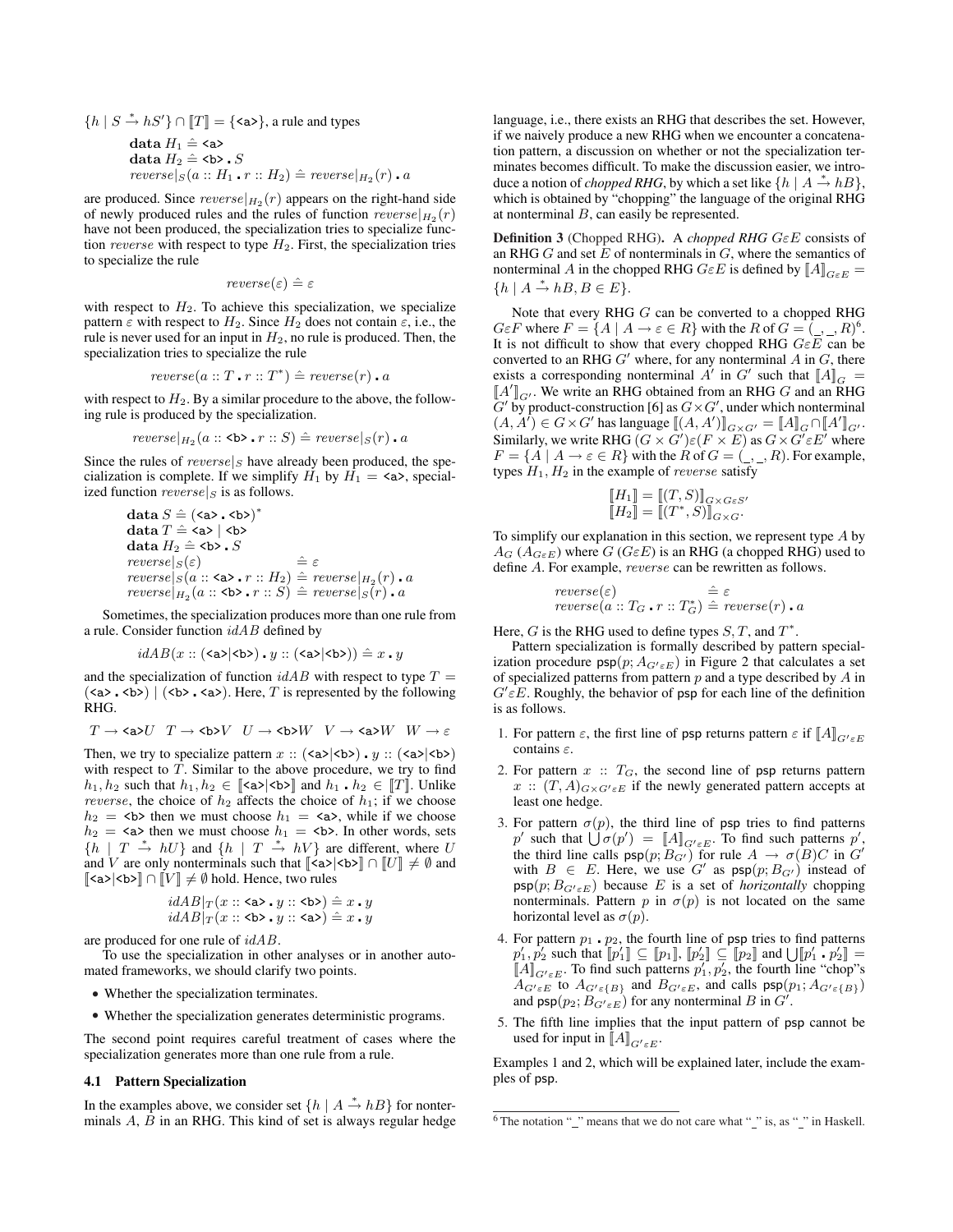$\mathsf{psp}(\varepsilon; \qquad A_{G' \varepsilon E}) \triangleq {\varepsilon} \text{ if } A \in E$  $\begin{array}{rcl} \mathsf{psp}(x::T_G;A_{G' \in E}) & \triangleq \{x::(T,A)_{G \times G' \in E}\} & \text{if } [[T,A)]_{G \times G' \in E} \neq \emptyset \ \mathsf{psp}(\sigma(p); \quad A_{G' \in E}) & \triangleq \{\sigma(p') \mid p' \in \mathsf{psp}(p;B_{G'}), A \rightarrow \sigma(B)C \in Rule\} \end{array}$  $\mathsf{psp}(\sigma(p); \quad A_{G'\varepsilon E}) \ \doteq \ \{\sigma(p') \mid p' \in \mathsf{psp}(p; B_{G'}),\, A \to \sigma(B)C \in Rules_{G'},\, C \in E\}$  $\mathsf{psp}(p_1\centerdot p_2;\ A_{G'\varepsilon E})\ \doteq\ \{p'_1\centerdot p'_2\ |\ p'_1\in\mathsf{psp}(p_1;A_{G'\varepsilon\{B\}}),\ p'_2\in\mathsf{psp}(p_2;\bar{B}_{G'\varepsilon E}),\ B\in\mathit{NonTerms}_{G'}\}$  $\mathsf{psp}(\_; \qquad A_{G' \varepsilon E}) \triangleq \emptyset$ where  $Rules_{G'}$  is a set of all the production rules in  $G'$ , and  $NonTerms_{G'}$  is a set all the nonterminal in  $G'$ .

Figure 2. The definition of pattern specialization procedure psp

Theorem 1. Function psp correctly specializes pattern *p* with respect to type  $A_{G/\varepsilon E}$ , i.e.,

$$
\llbracket A \rrbracket_{G' \varepsilon E} \cap \llbracket p \rrbracket = \bigcup \{ \llbracket p' \rrbracket ~|~ p' \in \mathsf{psp}(p; A_{G' \varepsilon E}) \}.
$$

*Proof Sketch.* Theorem 1 is easily proved by using the induction on the structure of *p*. To clarify the behavior of psp, we prove the induction step where  $p = p_1 \cdot p_2$  because the discussion on other cases is rather easy.

First, we show the following statement.

$$
\llbracket A \rrbracket_{G' \in E} \cap \llbracket p_1. p_2 \rrbracket \subseteq \bigcup \{ \llbracket p_1' . p_2' \rrbracket \mid p_1' . p_2' \in \mathsf{psp}(p_1. p_2; A_{G' \in E}) \}
$$

Let *x* and *y* be hedges such that  $x \cdot y \in [A]_{G/\epsilon E}$ ,  $x \in [p_1]$  and *y* ∈ [[*p*<sub>2</sub>]. Since we have *x* ⋅ *y* ∈ [[*A*]]<sub>*G*<sup>*i*</sup>*εE*, there exists at least one</sub> nonterminal *B* in *G* such that  $A \stackrel{*}{\to} xB$  and  $B \stackrel{*}{\to} yC$  for some *C*. That is, we have  $x \in [A]$ <sub>*G*<sup>*i*</sup>*ε*{*B*}</sub> and  $y \in [B]$ <sub>*G*<sup>*i*</sup>*εE*</sub>. From the induction hypothesis, we have

 $\llbracket A \rrbracket_{G' \varepsilon \{B\}} \cap \llbracket p_1 \rrbracket \subseteq \bigcup \{ \llbracket p'_1 \rrbracket ~|~ p'_1 \in \mathsf{psp}(p_1; A_{G' \varepsilon \{B\}}) \}$ 

and

$$
[\![B]\!]_{G^\prime \varepsilon E} \cap [\![p_2]\!] \subseteq \bigcup \{ [\![p_2^\prime]\!] \mid p_2^\prime \in \mathsf{psp}(p_2; A_{G^\prime \varepsilon E}) \}.
$$

Hence, there exist patterns  $p'_1 \in \textsf{psp}(p_1; A_{G' \in \{B\}})$  and  $p'_2 \in$  $psp(p_2; A_{G' \varepsilon E})$  such that  $x \in [p'_1], y \in [p'_2]$ . By using the definition of psp, we have

$$
p_1'\centerdot p_2'\in {\sf psp}(p_1\centerdot p_2;A_{G'\varepsilon E}),
$$

which implies the statement.

Then, we show the following statement.

$$
\llbracket A \rrbracket_{G' \in E} \cap \llbracket p_1 \boldsymbol{.} p_2 \rrbracket \supseteq \bigcup \{ \llbracket p_1' \boldsymbol{.} p_2' \rrbracket \mid p_1' \boldsymbol{.} p_2' \in \mathsf{psp}(p_1 \boldsymbol{.} p_2; A_{G' \in E}) \}
$$

Let *x* and *y* be hedges such that  $x \in [p'_1]$  and  $y \in [p'_2]$  for some patterns  $p'_1, p'_2$  such that  $p'_1 \cdot p'_2 \in \overline{\text{psp}(p_1 \cdot p_2; A_{G' \varepsilon E})}$ . By using the definition of psp, we have  $p'_1 \in \text{psp}(p_1; A_{G' \in \{B\}})$  and  $p'_2 \in \textsf{psp}(p_2; B_{G' \varepsilon E})$ . From the induction hypothesis, we have

$$
\llbracket A \rrbracket_{G' \varepsilon \{B\}} \cap \llbracket p_1 \rrbracket \supseteq \bigcup \{ \llbracket p_1' \rrbracket \mid p_1' \in \mathsf{psp}(p_1; A_{G' \varepsilon \{B\}}) \}
$$

and

$$
[\![B]\!]_{G^\prime \varepsilon E} \cap [\![p_2]\!] \supseteq \bigcup \{ [\![p_2^\prime]\!] \mid p_2^\prime \in \mathsf{psp}(p_2; A_{G^\prime \varepsilon E}) \}.
$$

Hence, we have  $x \in [A]_{G' \in \{B\}} \cap [p_1]$  and  $y \in [B]_{G' \in E} \cap [p_2]$ . By using the definition of  $\cdot$ , we have  $x \cdot y \in [p_1 \cdot p_2]$ . By using the definition of chopped RHG, we have  $x \cdot y \in [A]_{G \in E}$ . Hence, we have  $x \cdot y \in [A]_{G^{\prime} \in E} \cap [p_1 \cdot p_2]$ , which implies the statement.  $\square$ 

## 4.2 Specialization Algorithm

We use the following notion of unambiguous RHGs in the specialization algorithm.

**Definition 4** (Unambiguous RHG). An RHG  $G = (\Sigma, N, R)$  is unambiguous if

$$
\forall A, B \in N. \ A \neq B \Rightarrow [A_G] \cap [B_G] = \emptyset \qquad \text{(UnAmb)}
$$

hold.

and

 $\forall A \in N$ *.*  $[A_G] \neq \emptyset$ 

It is known that using conversion from NFTA to DFTA [6] every RHG  $G$  can be converted to unambiguous RHG  $G'$  in which, for any nonterminal *A* in *G*, there exist nonterminals  $A'_1, \ldots, A'_n$  in  $G'$ satisfying  $\llbracket A \rrbracket_G = \bigcup_{i \in \{1, ..., n\}} \llbracket A'_i \rrbracket_{G'}$ . Similarly, every chopped RHG  $G \in E$  has a corresponding unambiguous RHG  $G'$ .

Now, we are ready to define our specialization procedure.

Algorithm (Type-Based Specialization).

Input: A program. Output: A specialized program.

Procedure:

- 1. For each function call  $f(x)$  in each rule  $h(q) \triangleq C[f(x)]$  in a program with  $\Gamma_q(x) = A_{G' \epsilon E}$ , and then repeat Steps 2–5.
- 2. Construct an unambiguous RHG  $G''$  corresponding to  $G' \varepsilon E$ , in which the nonterminals  $A''_1, \ldots, A''_n$  satisfy  $\bigcup_{i \in \{1...n\}} [A''_i] =$  $[\![A]\!]_{G \varepsilon E'} .$
- 3. For each rule  $f(p) \triangleq e$  of f in the original program, repeat Steps 3–5.
- 4. For each specialized pattern  $p' \in \bigcup_{i \in \{1...n\}} \mathsf{psp}(p; A''_{i \text{ } G''})$ , generate a rule  $f|_{A_{G' \epsilon E}}(p') \triangleq e'$  where  $e'$  is obtained from *e* by replacing function calls  $g(y)$  by  $g|_T(y)$  where  $T = \Gamma_{p'}(y)$ .
- 5. Recursively apply this algorithm to all the function calls occurring in the newly-produced rules until no new rules are generated in Step 4.  $\Box$

The construction of an unambiguous RHG in Step 3 guarantees that the specialized programs are deterministic.

Let us explain the behavior of the specialization algorithm stepby-step using the examples of *reverse* and *idAB*, which were presented earlier in this section.

Example 1 (*reverse*). Let us consider a program as follows.

$$
main(x::S) \hat{=} \text{ reverse}(x)
$$

Here, type *S* is defined by  $S = (\langle a \rangle \cdot \langle b \rangle)^*$ . Let *G* be the RHG used to define *S*, *T* and  $T^*$  in *reverse*. First, by using Step 1, we target *reverse* and type *SG*. Second, by using Step 2, from *G*, we construct an unambiguous RHG  $G'$  that defines the semantics of *S*. Here, this is easily done by collecting production rules that are relevant to *S*. Third, by using Step 3, for two rules of *reverse*, we specialize the rule  $reverse(\varepsilon) \triangleq \varepsilon$  with respect to  $S_{G'}$ . Fourth, by using the Step 4, since we have  $\text{psp}(\varepsilon; S_{G}) = {\varepsilon}$  by definition, a rule

$$
reverse|_{S_{G'}}(\varepsilon) \triangleq \varepsilon
$$

is generated. Fifth, by using Step 5, since there is no function on the right-hand side of the generated rule, we go back to Step 3 to deal with the rest of the rules of *reverse*. Sixth, by using Step 3, we specialize the rule  $reverse(a::T_G \cdot r::T_G^*) \triangleq reverse(r) \cdot a$ with respect to  $S_{G}$ . Seventh, by using Step 4, since we have

$$
psp(a :: T_G \cdot r :: T_G^*; S_{G'})
$$
  
= {a :: (T, S)\_{G \times G' \in S'} \cdot r :: (T^\*, S')\_{G \times G'}},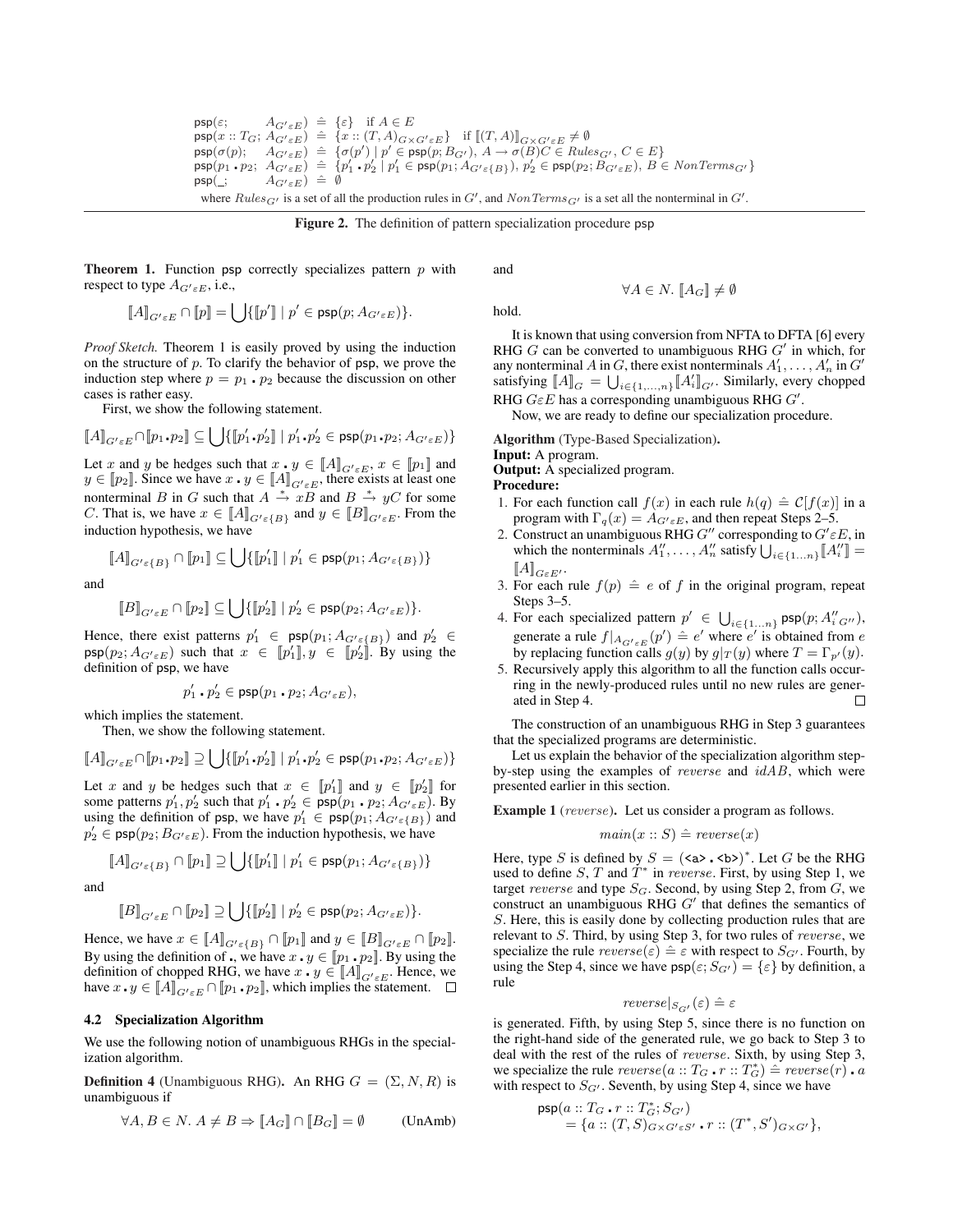a rule

$$
\begin{array}{l}\n \text{reverse}|_{S_{G'}}(a::(T,S)_{G\times G'\in S'} \cdot r::(T^*,S')_{G\times G'}) \\
 \hat{=} \text{ reverse}|_{(T^*,S')_{G\times G'}}(r) \cdot a\n \end{array}
$$

is generated. Eighth, by using Step 5, since the generated rule contains function call *reverse* $|_{(T^*,S')_{G\times G'}}$ , we try to specialize *reverse* with respect to type  $(T^*, S')_{G \times G'}$ . Ninth, by using Step 2, we obtain unambiguous  $\overline{R}$ HG  $G''$  defined by the rules

$$
U \to \text{cb}(\text{)}\text{. } V \quad V \to \text{ca}(\text{)}\text{. } U \quad V \to \varepsilon
$$

where  $[[U]]_{G^{\prime\prime}} = [[(T^*, S')]_{G \times G^{\prime}}$ . Tenth, by using Step 3, we specialize rule  $reverse(\varepsilon) \triangleq \varepsilon$  with respect to type  $U_{G}$ *<sup><i>n*</sup></sup>. Eleventh, by using Step 4, since  $\text{psp}(\varepsilon; U_{G^{\prime\prime}}) = \emptyset$ , we go back to Step 3 without producing any rules. Twelfth, by using Step 3, we specialize rule  $reverse(a :: T_G \cdot r :: T_G^*) \triangleq reverse(r) \cdot a$  with respect to type  $U_{G}$ <sup> $\prime\prime$ </sup>. Thirteenth, by using Step 4 since we have

$$
\begin{array}{l} \mathsf{psp}(a::T_G\centerdot r::T_G^*;U_{G^{\prime\prime}}) \\ = \{a::(T,U)_{G\times G^{\prime\prime}\varepsilon V}\centerdot r::(T^*,V)_{G\times G^{\prime\prime}}\} \end{array}
$$

a rule

$$
\begin{aligned}\nreverse|_{(T^*,S')_{G\times G'}}(a::(T,U)_{G\times G''\varepsilon V}\cdot r::(T^*,V)_{G\times G''}) \\
&\triangleq reverse|_{(T^*,V)_{G\times G''}}(r)\cdot a\n\end{aligned}
$$

is generated. Note that here we have the following equations on regular hedge languages.

$$
\begin{array}{l}\n\left[\left(T,S\right)_{G\times G'\varepsilon S'}\right] = \{\texttt{} \} \\
\left\[\left\(T^\*,S'\right\)\_{G\times G'}\right\] = \{\texttt{.} h \mid h\in \llbracket S \rrbracket\_G\} \\
\left\[\left\(T,U\right\)\_{G\times G''\varepsilon V}\right\] = \{\texttt{.} h \} \\
\left\[\left\(T^\*,V\right\)\_{G\times G''}\right\] = \left\[\left\|S\right\|\_G\n\end{array}
$$

Fourteenth, at Step 5, we do nothing and the specialization is complete while  $reverse|_{(T^*,V)_{G\times G'}}$  appears on the right-hand side of the generated rule, because  $reverse|_{(T^*,V)_{G\times G''}}$  is nothing but *reverse* $|S_{\alpha\beta}|$  whose rules have already been generated. Collecting the generated rules, we obtain the following program.

$$
\begin{array}{l} \text{data } S \mathrel{\hat=} (\texttt{<} \texttt{a>.<} \texttt{b>})^*\\ \text{data } U \mathrel{\hat=} \texttt{<} \texttt{b>.}&V\\ \text{data } V \mathrel{\hat=} \texttt{<} \texttt{a>.}&U \mid \varepsilon\\ \textit{reverse}|_S(\varepsilon) & \mathrel{\hat=} \varepsilon\\ \textit{reverse}|_S(a::\texttt{<} \texttt{a>.}&r::U) \mathrel{\hat=} \textit{reverse}|_U(r)\textit{.}&\textit{a}\\ \textit{reverse}|_U(a::\texttt{<} \texttt{b>.}&r::S) \mathrel{\hat=} \textit{reverse}|_S(r)\textit{.}&\textit{a} \end{array}
$$

Ensure that  $\llbracket U \rrbracket = \llbracket \langle \mathsf{b} \rangle \cdot S \rrbracket$ .

Example 2 (*idAB*). Let us consider a program as follows.

$$
main(x::T_G) \hat{=} \mathit{idAB}(x)
$$

where *idAB* is defined by

$$
idAB(x::S_G \cdot y::S_G) \hat{=} x \cdot y
$$

and *G* is a grammar defined as follows.

$$
\begin{array}{ccc} S \to \text{a} \text{a} S' & S \to \text{b} \text{b} S' & S' \to \varepsilon \\ T \to \text{a} \text{a} U & T \to \text{b} \text{b} V & U \to \text{b} \text{b} W & V \to \text{a} \text{a} \text{b} W & W \to \varepsilon \end{array}
$$

First, by using Step 1, we target *idAB* and type *TG*. Second, by using Step 2, from  $G$ , we construct an unambiguous RHG  $G'$ that defines the semantics of *T*. In this case, this is easily done by collecting production rules that are relevant to *T*. Third, by using Step 3, since *idAB* only has one rule, we specialize rule  $idAB(x :: S_G \cdot y :: S_G) \triangleq x \cdot y$  with respect to  $T_{G'}$ . Fourth, by using Step 4, since we have

$$
\begin{aligned} \mathsf{psp}(x :: S_G \cdot y :: S_G; T_{G'}) \\ &= \begin{Bmatrix} x :: (S, T)_{G \times G' \varepsilon V} \cdot y :: (S, V)_{G \times G'}, \\ x :: (S, T)_{G \times G' \varepsilon U} \cdot y :: (S, U)_{G \times G'} \end{Bmatrix}, \end{aligned}
$$

the rules

$$
idAB|_{T}(x::(S,T)_{G\times G'\varepsilon V}\cdot y::(S,V)_{G\times G'})\stackrel{\scriptscriptstyle\triangle}{=} x\cdot y
$$
  
\n
$$
idAB|_{T}(x::(S,T)_{G\times G'\varepsilon U}\cdot y::(S,U)_{G\times G'})\stackrel{\scriptscriptstyle\triangle}{=} x\cdot y
$$

are generated. Fifth, at Step 5, we do nothing and the specialization is complete because the generated rules do not contain any function call on the right-hand sides. If we simplify the patterns, the following program is obtained by the specialization.

$$
idAB|_T(x::b• y::a) \hat{=} x \cdot y
$$
  

$$
idAB|_T(x::a• y::b) \hat{=} x \cdot y
$$

## 4.3 Properties of Specialization

We then prove that the specialization algorithm terminates. Thanks to chopped RHGs, we can avoid introducing a new type described by a *new* RHG in pattern specialization; psp only generates a type expressed by the composition of *existing* (chopped) RHGs, which serves as a key to our proof. In advance to the proof of termination, we prove the lemmas below. In the proof of the lemmas for an unambiguous RHG G, we use the notations  $\mathcal{D}_G(x), \mathcal{D}'_G(x), \mathcal{D}''_G(x), \mathcal{D}'''_G(x)$  to represent some disjunctive normal forms (DNFs) on the predicates of form  $p_{A,B}(x)$  for  $A, B \in \mathbb{G}$ where predicate  $p_{A,B}(x)$  means  $\exists y$ .  $(x \cdot y) \in [A]_G \land y \in [B]_G$ . The number of all DNFs on the predicates of form  $p_{A,B}(x)$  is finite because the number of the predicates is finite. Note that, for an unambiguous *G*, we have

$$
\forall x. \ \left(\exists y. \ (x \cdot y) \in \llbracket A \rrbracket_G \land y \in \llbracket B \rrbracket_G \Leftrightarrow x \in \llbracket A \rrbracket_{G \in \{B\}}\right).
$$

Roughly, Lemma 1 says that, when psp introduces type  $A_{G''\epsilon M}$ , if the semantics of all the nonterminals in an RHG associated with the input of psp can be expressed by the composition of existing types, then the semantics of all the nonterminals in  $G''$  also can be expressed by the composition of existing types. Lemma 2 states that all the nonterminals in a chopped RHG  $G^{\hat{\theta}} \varepsilon E^{\theta}$  where  $E^{\theta}$  is a set of nonterminals in  $G''$  also can be expressed by the composition of existing types if  $G''$  is unambiguous. Lemma 3 and 4 state that there exist methods transforming RHGs to suitable RHGs preserving the property where the semantics of all the nonterminals in the RHG can be expressed by the composition of existing types.

**Lemma 1.** Let  $P = (G, \_)$  be program where  $G = (\_, N, \_)$ . Let *q* be a pattern in the program,  $\text{psp}(q; A'_{G'})$  with  $G' = (A \cdot N', B \cdot A')$ satisfies the following statement.

$$
\begin{array}{l} \forall T \in N, \exists \mathcal{D}_{\mathsf{G}}.\ (\forall x.\ x \in \llbracket T' \rrbracket_G \equiv \mathcal{D}_{\mathsf{G}}(x)) \\ \wedge \forall T' \in N', \exists \mathcal{D}'_{\mathsf{G}}.\ (\forall x.\ x \in \llbracket T' \rrbracket_{G'} \equiv \mathcal{D}'_{\mathsf{G}}(x)) \\ \forall q' \in \mathsf{psp}(q; A'_{G'}), \\ \Rightarrow \begin{pmatrix} \forall q' \in \mathsf{psp}(q; A'_{G'}), \\ \forall x \in \mathsf{vars}(q'). \\ \forall T'' \in N'', \exists \mathcal{D}''_{\mathsf{G}}.\ (\forall x.\ x \in \llbracket T'' \rrbracket_{G''} \equiv \mathcal{D}''_{\mathsf{G}}(x)) \end{pmatrix} \end{array}
$$

*Proof.* By using the definition of psp, when  $B_{G''\epsilon E''} = \Gamma_{q'}(x)$  for  $x \in \text{vars}(q')$  with  $q' \in \text{psp}(q; A'_{G'})$ ,  $G''$  and  $E''$  take the form

$$
G''\varepsilon E'' = G \times G'\varepsilon E' = (G \times G')\varepsilon (F \times E')
$$

for some  $E' \subseteq N'$  where  $F = \{A \mid A \rightarrow \varepsilon \in R\}$  with R of *G* =  $($  *− − , R*<sup></sup> $)$ . Therefore,  $(T, T')$   $\in$  *N''* implies  $[(T, T')]$ <sub>*G''*</sub> =  $[T]$ <sub>G</sub>  $\cap$   $[T']$ <sub>G'</sub>. By using the premise of the lemma, we have  $\overline{x} \in [T]_G \equiv \overline{\mathcal{D}}_G(x)$  and  $\overline{x} \in [T']_{G'} \equiv \mathcal{D}'_G(x)$ . Then, there exists DNF  $\mathcal{D}_G''(x)$  on the atomic predicates with form  $p_{A,B}(x)$  such that

$$
x \in [[(T, T')]_{G''} \equiv x \in ([\![T]\!]_G \cap [\![T']\!]_{G'})
$$
  

$$
\equiv \mathcal{D}_G(x) \wedge \mathcal{D}'_G(x)
$$
  

$$
\equiv \mathcal{D}''_G(x)
$$

Thus, the proof is done.

 $\Box$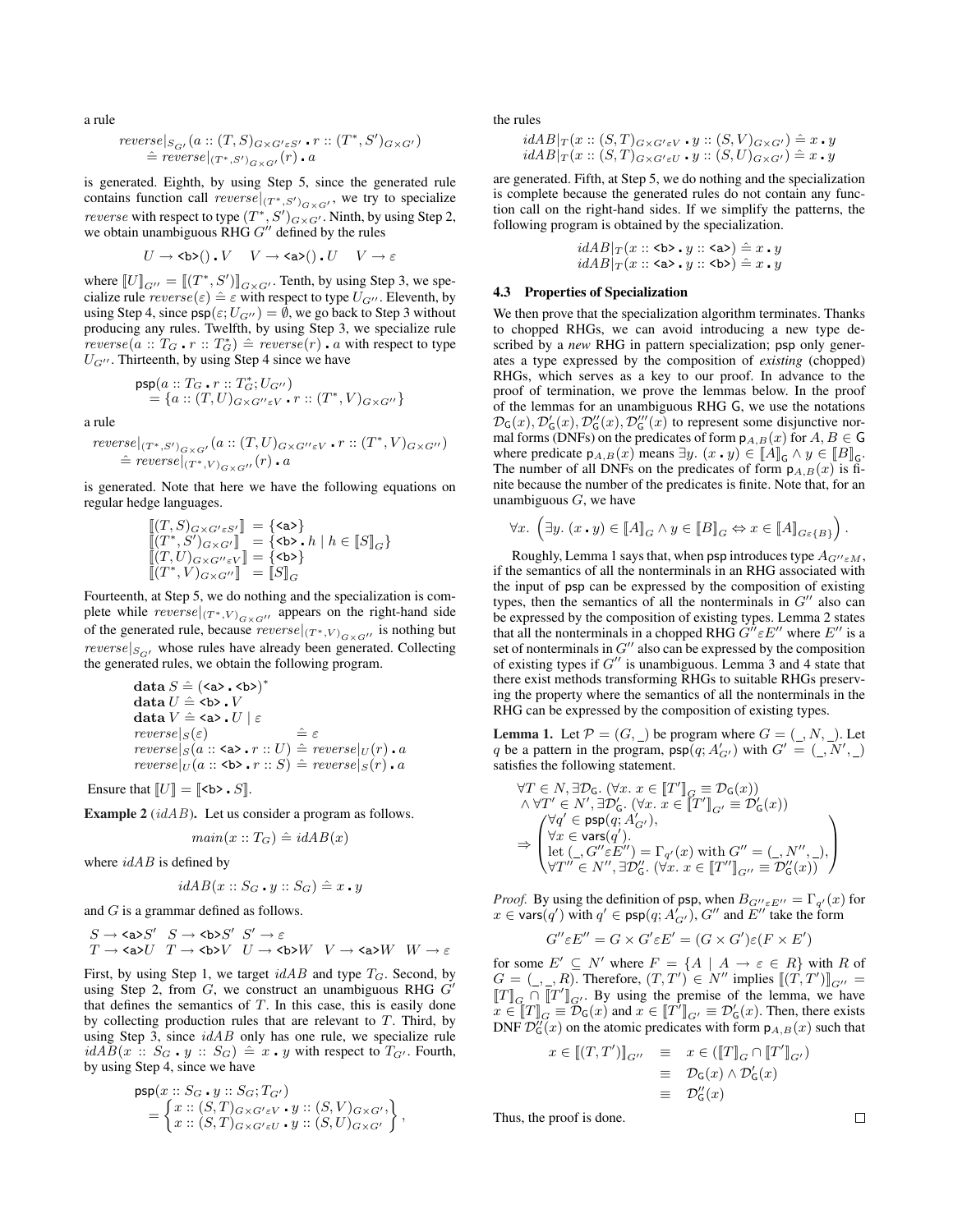**Lemma 2.** For unambiguous  $G = (\Sigma, N, R)$ , if any  $T \in N$ satisfies  $x \in T \equiv \mathcal{D}_G(x)$  for some  $\mathcal{D}_G(x)$ , then any  $T \in G \in E$ for any  $E \subseteq N$  satisfies  $x \in T \equiv \mathcal{D}'_{\mathsf{G}}(x)$  for some  $\mathcal{D}'_{\mathsf{G}}(x)$ .

*Proof.* The language of nonterminal *T* in *GεE* can be expressed in the following form because *G* is unambiguous.

$$
\begin{aligned} \llbracket T \rrbracket_{G \varepsilon E} &= \left\{ x \, \middle| \, \bigvee_{S \in E} T \xrightarrow{\ast} xS \wedge S \xrightarrow{\ast} y \right\} \\ &= \left\{ x \, \middle| \, \bigvee_{S \in E} \exists y. \ (x \centerdot y) \in \llbracket T \rrbracket_G, y \in \llbracket S \rrbracket_G \right\} \end{aligned}
$$

When we write a corresponding DNF to a nonterminal *A* in *G* as  $\mathcal{D}_G^A(x)$ , the above formula can be rewritten as follows.

$$
\llbracket T \rrbracket_{G \in E} = \left\{ x \mid \bigvee_{S \in E} \exists y. \; \mathcal{D}_{\mathsf{G}}^T(x \cdot y) \land \mathcal{D}_{\mathsf{G}}^S(y) \right\}
$$

Using the fact that  $p_{A,B}(x, y) = \bigvee_{C \in \mathbb{N}} p_{A,C}(x) \wedge p_{C,B}(y)$  where  $G = (\_, N, \_,)$ , let  $\mathcal{F}_i(z), \mathcal{F}'_i(z)$  be logical formulae containing  $\land$ ,  $\rightarrow$  on atomic predicates with form  $p_{A,B}(z)$  for *i* ∈ {1, ..., *n*} for some *n*; rearranging DNF, we can rewrite the above formula as follows

$$
\llbracket T \rrbracket_{G \in E} = \left\{ x \mid \bigvee_i \exists y. \ \mathcal{F}_i(x) \wedge \mathcal{F}'_i(y) \right\},\
$$

where we use  $\exists$ -distributivity ( $\exists x. p(x) \lor p'(x) \equiv (\exists x. p(x)) \lor p'(x)$  $(\exists x \cdot p'(x))$ ). Since each  $\mathcal{F}_i(x)$  is irrelevant to quantifier  $\exists y$ , we have

$$
\llbracket T \rrbracket_{G \in E} = \left\{ x \mid \bigvee_i \mathcal{F}_i(x) \land \exists y. \ \mathcal{F}'_i(y) \right\}.
$$

Since each  $\exists y$ .  $\mathcal{F}'_i(y)$  is true or false, i.e., removable, we obtain

$$
[\![T]\!]_{G \varepsilon E} \equiv \mathcal{D}'_\mathsf{G}(x)
$$

for some  $\mathcal{D}'_G(x)$ , which implies the statement of the lemma.  $\Box$ 

**Lemma 3.** There exists a method of constructing RHG  $G'$  =  $($ <sub>  $, N'$ </sub> $)$  form chopped RHG  $G \in E$  with  $G = ($ <sub> $, N$ </sub> $)$  satisfying

$$
\forall T \in N, \exists T' \in N'. \; [\![T]\!]_{G \varepsilon E} = [\![T']\!]_{G'}
$$

and

$$
\forall T \in N, \exists \mathcal{D}_{\mathsf{G}}.\ x \in [T]_{G \in E} \equiv \mathcal{D}_{\mathsf{G}}(x) \Rightarrow \forall T' \in N', \exists \mathcal{D}'_{\mathsf{G}}.\ x \in [T']_{G'} \equiv \mathcal{D}_{\mathsf{G}}(x).
$$

*Proof Sketch.* For each nonterminal *T* in *N*, two nonterminals are introduced in  $G'$ :  $T'$  for  $[[T]]_{G \in E}$  and  $T$  for  $[[T]]_G$ . Productions rules of these nonterminals are obtained straightforwardly. Note that XDuce uses a similar conversion method [15].  $\Box$ 

Lemma 4. There exists a method of constructing unambiguous RHG  $G' = (U, N', U)$  from RHG  $G = (V, N, U)$  satisfying

$$
\forall T \in N, \exists \mathcal{D}_{\mathsf{G}}.\ x \in [T]_G \equiv \mathcal{D}_{\mathsf{G}}(x) \Rightarrow \forall T' \in N', \exists \mathcal{D}'_{\mathsf{G}}.\ x \in [T']_{G'} \equiv \mathcal{D}'_{\mathsf{G}}(x).
$$

*Proof Sketch.* The subset construction that converts NFTA to DFTA [6] satisfies the above condition. The minimization of RHGs [6] after disambiguation can also be applied preserving the condition.  $\Box$ 

Theorem 2. The specialization terminates.

*Proof Sketch.* We prove the theorem by showing that the number of regular hedge *languages* appearing in the algorithm is finite.

Let  $P = (G, \_)$  be program with  $G = (\_, \_, R)$ . We define G as an unambiguous RHG corresponding to *G*. Then, any nonterminal *T* in *G* satisfies

$$
x\in \llbracket T\rrbracket_G\equiv \bigvee_{i\in \{1,...,n\}, C\in F}\mathsf{p}_{A_{T,i},C}(x)=\mathcal{D}_{\mathsf{G}}'(x)
$$

for some  $\mathcal{D}_\mathsf{G}$  where  $[\![A_{T,1}, \ldots, A_{T,n_T}]\!]_\mathsf{G} = [\![T]\!]_G$  and  $F = \{X \mid$  $X \rightarrow \varepsilon \in \mathbb{R}$ } with  $\mathsf{G} = (\_,\_,\mathsf{R})$ . Using Lemmas 1, 2, 3 and 4, by using the induction of the number of times psp is applied, every type *T* appearing in the program satisfies  $\forall x \in [T] \equiv \mathcal{D}_G(x)$  for some  $\mathcal{D}_G$ . Recall that the number of the DNFs is finite.

In the algorithm, we also use the fact that the equivalence of two regular hedge languages is decidable [6]. П

The proof of the termination also gives an upper bound for program growth. Since the number of DNFs on *m* atomic predicates is  $O(2^{2^m})$ , an upper bound for the number of rules in a specialized program is  $O(2^{2^{n^2}})$  where *n* is the number of nonterminals in *G* of program  $\mathcal{P} = (G, \_)$ .

One may think that there is a simpler and more concise proof for the above theorem. The reason we proved the theorem as above is that we wanted to introduce flexibility to choose an internal representation of a type, i.e., an RHG. For example, we can apply minimization [6] to the unambiguous RHGs obtained in Step 2, and we can merge some patterns returned by psp as long as the merges preserve the semantics of the program. These techniques have improved the efficiency of our prototype implementation. Note that the specialization algorithm contains equivalence checks between types and both techniques benefit by reducing the number of equivalence checks. Equivalence checks on types described by RHGs are decidable but are EXPTIME-complete problems [6].

To guarantee that the programs after the specialization are deterministic, we must ensure that the following condition holds for pattern *p* and nonterminals  $A_1'' \ldots, A_n''$  in unambiguous  $G'$ .

$$
\left( \exists i.~ p', p'' \in \mathsf{psp}(p; A''_{i~G''}) \right) \Rightarrow \llbracket p' \rrbracket \cap \llbracket p'' \rrbracket = \emptyset \qquad \text{(D-PSP)}
$$

Thanks to the unambiguity (UnAmb) of  $G'$ , we have the following lemma for determinism.

Lemma 5. For any nonterminal *A* in *G*, and any pattern *p*, the condition (D-PSP) holds.

Hence, we have the following theorem.

Theorem 3. The specialization returns deterministic programs.

Note that the method of specialization does not infer the output types of functions. In the specialization, we have assumed that any output of a function cannot be decomposed by a pattern of another function. In other words, an input to be decomposed by the pattern of a function is always part of an input of a function that calls the function. Also note that the domain of a function in our target language may be beyond the regular hedge language, concretely, context-free. This context-freeness results from the recursion structure of functions. Note that the specialization does not change the recursion structure; if the domain of the original function is context-free then the domain of the specialized function is also context-free. For example, function *cf* defined by

$$
\begin{array}{l} \mbox{\textbf{data}}\, T \mathrel{\hat=} (\texttt{}|\texttt{}>\)^\*\\ \vspace{-1mm} cf\(x::T\) \mathrel{\hat=} g\(x\) \\ \vspace{-1mm} g\(\varepsilon\) \qquad \mathrel{\hat=}\varepsilon\\ \vspace{-1mm} g\(\texttt{} \mathbin{{.r}} \mathbin{\texttt{.>}}\\) \mathrel{\hat=}\n \texttt{} \mathbin{\texttt{.}} g\\(x\\) \mathbin{\texttt{.}} \end{array}
$$

is specialized to the following function.

$$
cf(x::T) \triangleq g|_{T}(x)
$$
  
\n
$$
g|_{T}(\varepsilon) \triangleq \varepsilon
$$
  
\n
$$
g|_{T}(\langle a \rangle \cdot r::T \cdot \langle b \rangle) \triangleq \langle c \rangle \cdot g|_{T}(x) \cdot \langle d \rangle
$$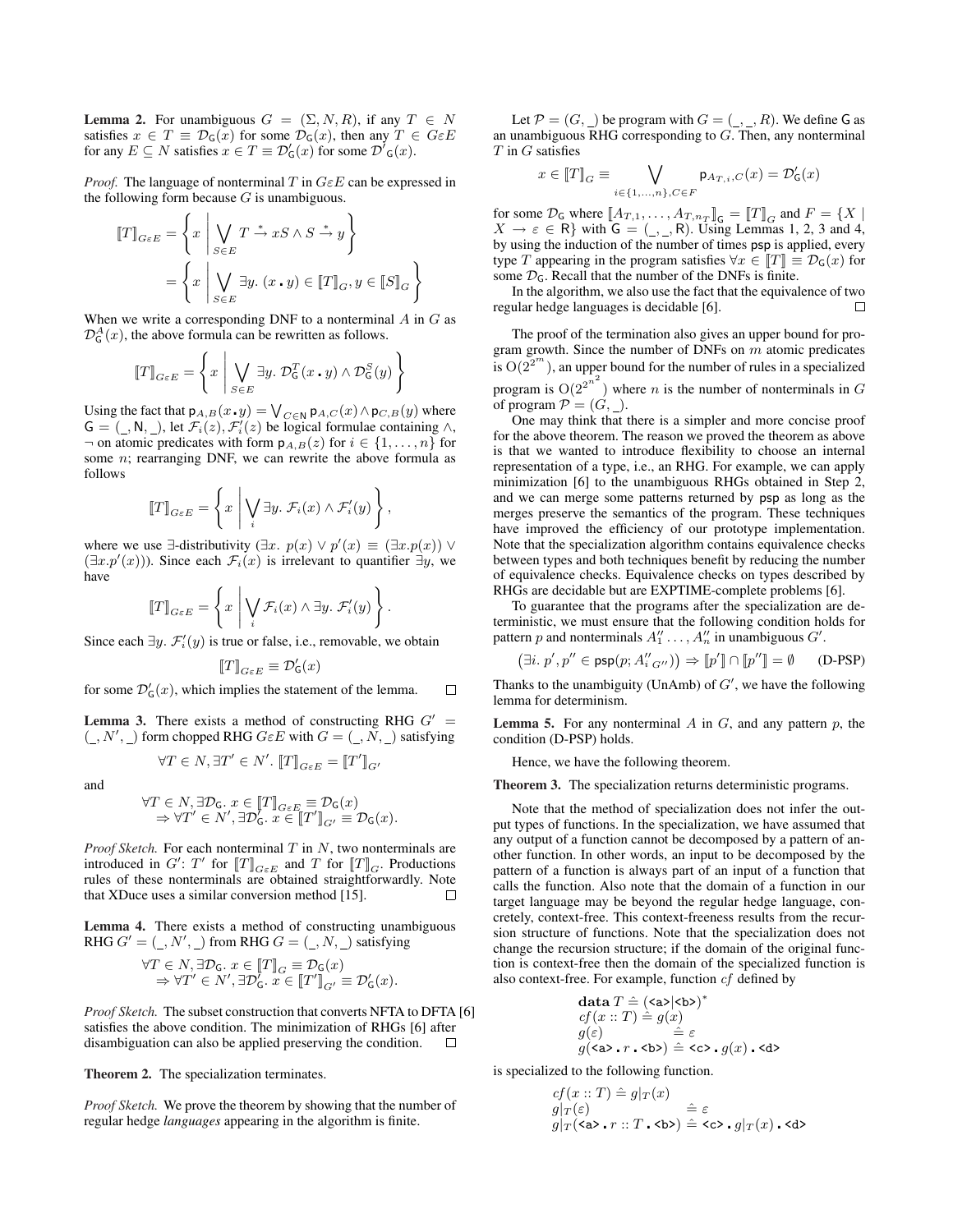The specialization eliminates the use of subtyping by replacing a type in a variable pattern and generating new rules of specialized functions so that everything is clear from the recursion structures in a specialized program.

Theorem 4 (Fully-Specializedness). After specialization, for any function call  $f(x)$  occurring in rule  $g(p) \triangleq C[f(x)]$ , for any substitution  $\theta$ ,  $\exists v$ .  $f(x\theta) \Downarrow v$  implies  $\theta(x) \in [\Gamma_p(x)]$ .

**Theorem 5** (Correctness). For  $f|_T$  obtained from function  $f$  and type *T* by the specialization,  $v \in T$ ,  $f(v) \Downarrow u$  if and only if  $f|_T(v) \Downarrow u$ .

Theorem 4 is the main result of the specialization. The theorem states that, after specialization, we do not need to consider types of variables in estimating the type (range) of an expression except a variable expression. For example, in the type inference of expression  $f(x)$ , we do not need to consider the type of x while, in the type inference of expression *x*, we must consider the type of *x*.

## 5. Applications

This section explains the effectiveness of our proposed specialization by presenting applications in which the specialization plays an important role.

## 5.1 Type Inference

The specialization enables us to do simple and exact type inference/checking. Type inference and type checking are important features of languages for for XML transformations and much research has been done in this area [11, 16, 22, 23].

Precise type inference for our target program without specialization is not straightforward because the output type of function *f* may differ from the type of function call *f*(*x*). For example, the type of function call  $f(x)$  in *g* is actually singleton set  $\{\langle a \rangle\}$  while the range of function  $\hat{f}$  is a set described by <a><sup>\*</sup>.

$$
\begin{array}{c} g(x::\texttt{}\) \mathrel{\hat{=}} f\(x\) \\ f\(x::\texttt{^\\*}\\) \mathrel{\hat{=}} x \end{array}
$$

However, in specialized programs the output type of function *f* and the type of function call  $f(x)$  coincide. Thanks to this property, we can apply an algorithm similar to the type inference in [23], by which the types of expressions are exactly calculated by using context-free grammars.

For example, consider the following specialized program.

$$
\begin{array}{l} \textbf{data } C \mathrel{\hat=} (\texttt{chapter>}(\texttt{title>}(\textit{string}) \text{ . } P \text{ . } S))^{*} \\ \textbf{data } S \mathrel{\hat=} (\texttt{section>}(\texttt{title>}(\textit{String}) \text{ . } P))^{*} \\ \textbf{data } P \mathrel{\hat=} (\texttt{cp>}(\textit{String}))^{*} \\ \textit{c2x}( \varepsilon) \mathrel{\hat=} \varepsilon \\ \textit{c2x}(\texttt{chapters}(\texttt{title>}(t::\textit{String}) \text{ . } p::P \text{ . } s::S) \text{ . } r::C) \\ \mathrel{\hat=} \texttt{ch1>}(t) \text{ . } p \text{ . } s2x(s) \text{ . } c2x(r) \\ \textit{s2x}(\varepsilon) \mathrel{\hat=} \varepsilon \\ \textit{s2x}(\texttt{section>}(\texttt{title>}(t::\textit{String}) \text{ . } p::P) \text{ . } r::S) \\ \mathrel{\hat=} \texttt{ch2>}(t) \text{ . } p \text{ . } s2x(r) \end{array}
$$

This function transforms a hedge with a paper-like structure as

$$
\verb!{cutile>(t_1).sp>(p_1)}{.\verb!(title>(t_1).sp>(p_2))})\verb!<\verb!(title>(t_1).sp>(p_2))|
$$

to an XHTML fragment as

$$
\langle h1\rangle(t_1) \cdot \langle p\rangle(p_1) \cdot \langle h2\rangle(t_2) \cdot \langle p\rangle(p_2) \cdot \langle h1\rangle(t_3).
$$

Inference of the output types of a function is sufficient because the output types of functions and the types of function-call expressions coincide and the types of other expressions are calculated easily from the types. The basic idea underlying Maneth et al.'s algorithm is to forget the parameters of functions to generate a grammar that describes the range of functions. For example, from the above program, we obtain a grammar

$$
T_{c2x} \rightarrow \varepsilon
$$
  
\n
$$
T_{c2x} \rightarrow \text{ch1}(\text{String}) \cdot P \cdot T_{s2x} \cdot T_{c2x}
$$
  
\n
$$
T_{s2x} \rightarrow \varepsilon
$$
  
\n
$$
T_{s2x} \rightarrow \text{ch2}(\text{String}) \cdot P \cdot T_{s2x}
$$

that exactly calculates the ranges of functions *c2x* and *s2x* . Sometimes, the range of a function is not regular as function *f* defined by

$$
\begin{array}{ll} f(\varepsilon) & \hat{=} \varepsilon \\ f(\texttt{cc}\texttt{>(}x)) \hat{=} \texttt{} \cdot f\(x\) \cdot \texttt{} \end{array}
$$

and the corresponding context-free grammar

$$
\begin{array}{l} T_f \to \varepsilon \\ T_f \to \text{a} \text{>}. \ T_f \text{ . } \text{b} \text{>}. \end{array}
$$

This context-freeness of the range is not problematic for type checking because for type *R* described by an RHG and type *C* obtained by Maneth et al.'s algorithm,  $C \subseteq R$  is known to be decidable while  $R \subseteq C$  is not [23].

Note that a nondeterministic program is sufficient for type inference. Without a guarantee that the specialized programs are deterministic, we can provide another version of specialization that runs faster than that with a guarantee. The other version is obtained by removing Step 3 in the specialization algorithm, which constructs unambiguous RHGs. The other version also terminates because only the operations on types in the other version of specialization are taking products and switching chopping nonterminals. We have not given any formal proof of termination of the other version because it is beyond the scope of this paper. An upper bound for the program growth by the other version of specialization is  $O(2^{n^2})$ , where *n* is the number of nonterminals in *G* of a program,  $P = (G, \_)$ . The difference in complexities between the other version of our specialization and the pre-processing used in [23] results from the difference in patterns: pattern  $x : T$  introduces a power of  $2^{n^2}$  and pattern  $p_1 \cdot p_2$  introduces a square of  $n^2$ .

## 5.2 Injectivity Analysis

In addition to the determinism of a program, the exact types of expressions for a specialized program can be obtained as previously noted. We can then adopt the injectivity analysis used in XSugar [3, 4] with slight modifications.

The nondeterminism of a program may make injectivity analysis more difficult. If two rules of function *f* in a deterministic specialized program, have range-overlapping expressions  $e_1, e_2$ 

$$
f(p_1) \hat{=} e_1
$$
  

$$
f(p_2) \hat{=} e_2
$$

then  $f$  is non-injective because  $(1)$  the deterministic property ensures that a set  $[p_1]$  of values matching  $p_1$  and a set  $[p_2]$  of values matching  $p_2$  are disjoint, and (2) Theorem 4 ensures that *∃v. eθ*  $\Downarrow$  *v* implies  $p\theta \in [p]$  for any  $f(p) \triangleq e$ . However, in a nondeterministic program there is an injective function in which the range of right-hand side expressions of two rules overlap. For example, the following injective nondeterministic function has rangeoverlapping right-hand side expressions.

$$
f(\text{strue>}) \hat{=} \text{strue>} f(\text{strue>}) \hat{=} \text{strue>}
$$

Consequently, it is more difficult to precisely analyze injectivity for nondeterministic programs than for those that are deterministic.

Also, recall that there is a case where, while generic function *f* :: *A*  $\rightarrow$  *B* is not injective, specific function  $f|_{A'}$  with  $A' \subseteq A$ is injective, as was the *unifyAddress* in the Introduction. Since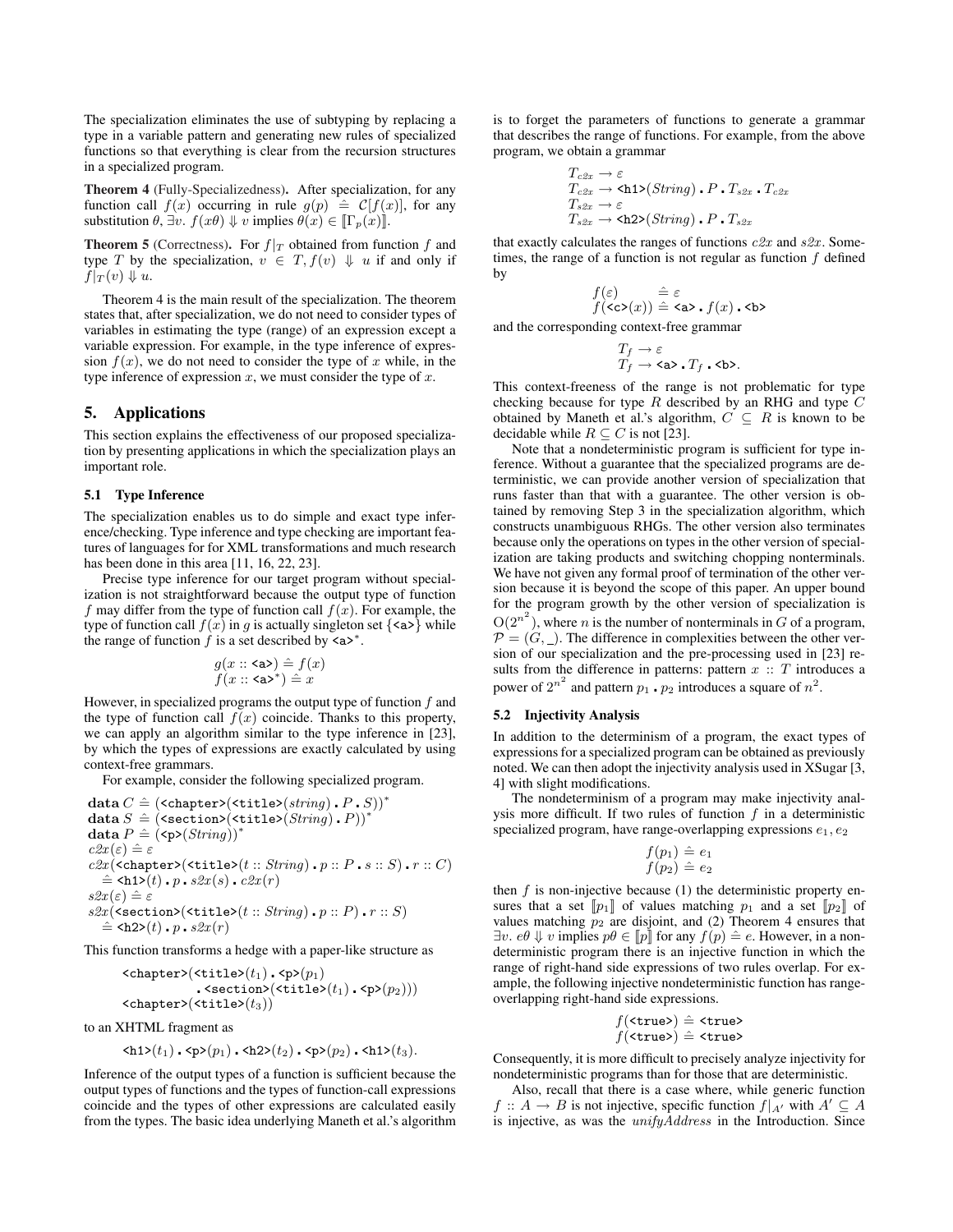we have obtained a program for  $f|_{A}$ <sup>*i*</sup> after specialization, we can analysis injectivity more precisely.

There are only three types of non-injective programs in our specialized program, which is simply proved using induction. The first type of program is one that does not use a variable with a type whose cardinality is more than one on some right-hand sides, as  $f(x :: \langle a \rangle^* \cdot y :: \langle b \rangle^*) \triangleq x$ . The second type of program is one that concatenates two expressions whose exact types  $T_1, T_2$  satisfy  $[[T_1]] \nparallel [[T_2]]$  as  $f(x :: \langle a \rangle^* \cdot y :: \langle b \rangle^* \cdot z ::$  $\langle a \rangle^*$  = *x*  $\cdot$  *z*  $\cdot$  *y*. The third type of program is one that contains two rules of a function in which right-hand-side expression ranges overlap as  $f(\text{strue}) \triangleq \text{strue}$ ;  $f(\text{stalse}) \triangleq \text{strue}$ . In addition, we must also examine whether or not such a non-injective function above will be called from the function whose injectivity one wants to check. The specialization also simplifies this process; after specialization, a syntactically-called function, i.e., a function that appears on the right-hand side, is semantically called with some input, i.e., a function is used in evaluation for the input.

Hence, injectivity analysis can be achieved by examining existence of the three places above. However, it is known that, with exact types of expressions, checking whether two ranges overlap or not is undecidable [3]. We must approximate the exactly-inferred types as in XSugar [3, 4], where Mohri and Nederhof's regular approximation algorithm of context-free grammars [26] is used. To use the algorithm for programs in our target language, we must modify it slightly because the original algorithm is for strings but not for hedges. Using a hedge version of their regular approximation algorithm, we can analyze the injectivity of a function written in our target language. To do this, we approximate the types of function calls and then determine the types of other expressions according to approximated type for the later inversion step. This ensures that the approximated type of expression and the pattern generated from the expression in the later naive inversion will coincide. Note that context-freeness is only caused by the function-call structure of a program.

Note that there is no exact algorithm for analyzing injectivity for our target language, which can be shown by reducing the problem to Post's Correspondence Problem [31].

## 5.3 Inversion

With specialization, we can perform correct inversion by naively swapping left-hand sides with right-hand sides. In contrast, without specialization, this naive inversion produces incorrect results. For example, for function *g* defined by

$$
g(x:: A') \triangleq f(x)
$$

with  $f :: A \rightarrow B$  and  $A' \subset A$ , even when  $f$  is injective, naive inversion would produce the following inverse.

$$
g^{-1}(v) \hat{=} f^{-1}(v)
$$

Function *g −*1 is problematic because *f <sup>−</sup>*<sup>1</sup> may return a value that does not belong to  $A'$ , i.e., the domain of  $g$ . We can avoid the problem with specialization, because the exact range of function  $f|_{A}$ <sup>*i*</sup> is known.

Approximated types, i.e., estimated ranges of functions, also work properly as long as the injectivity analysis discussed above determines a program is injective. For such a program, naively swapping left-hand sides with right-hand sides produces a correct inverse program in our target language because variable pattern *x* :: *T* where *T* is defined by an RHG is permitted in our target program. For example, the role of the types of function calls is clear in the following inverse of the function,  $c2x$ , presented earlier in this section.

$$
\begin{array}{l} \text{{\bf data }}T_1 \mathrel{\hat=} (\text{{\tt \hat{A}2}}\text{{\tt >}}(\text{{\tt String}})\centerdot P)^*\\ \text{{\bf data }}T_2 \mathrel{\hat=} (\text{{\tt \hat{A}1}}\text{{\tt >}}(\text{{\tt String}})\centerdot P\centerdot (\text{{\tt \hat{A}2}}\text{{\tt >}}(\text{{\tt String}})\centerdot P)^*)^*\\ \text{{\bf data }}T_3 \mathrel{\hat=} T_1\\ c\text{$2x^{-1}(\varepsilon) \mathrel{\hat=}\varepsilon}\\ c\text{$2x^{-1}$}(\varepsilon)\mathrel{\hat=}\varepsilon\\ c\text{$2x^{-1}(\varepsilon)$+}(\varepsilon)\text{ ::}(\text{{\tt String}})\centerdot p::P\centerdot v_1::T_1\centerdot v_2::T_2)\\ \mathrel{\hat=}\text{{\tt \hat{A}}}({\tt chapter}\text{{\tt >}}(\text{{\tt \hat{t}ttile}})\text{{\tt (}})\centerdot p\centerdot s\text{$2x^{-1}(v_1)$}\centerdot c\text{$2x^{-1}(v_2)$}\\ s\text{$2x^{-1}(\varepsilon) \mathrel{\hat=}\varepsilon\\ s\text{$2x^{-1}(\varepsilon)$+}(\text{{\tt \hat{A}2}}\text{{\tt >}}(\varepsilon::\text{String})\centerdot p::P\centerdot v_3::T_3)\\ \mathrel{\hat=}\text{{\tt \hat{A}}}({\tt section}\text{{\tt >}}(\text{{\tt \hat{t}ttle}}\text{{\tt \hat{A}}}\centerdot p)\centerdot s\text{$2x^{-1}(v_3)$} \end{array}
$$

Here,  $T_1, T_2$ , and  $T_3$  are the types of function calls  $s2x(s)$  and  $c2x(r)$  in the second rule of  $c2x$ , and  $s2x(x)$  in the second rule of *s2x* , respectively. For example, the following inverse of *cf* discussed in Section 4 demonstrates that naive inversion works properly for functions of which the domain and the range are beyond regular hedge language.

$$
cf^{-1}(x::S) \hat{=} g|_{T}^{-1}(x)
$$
  
\n
$$
g|_{T}^{-1}(\varepsilon)
$$
  
\n
$$
g|_{T}^{-1}(\langle \mathbf{c} \rangle \cdot v::S \cdot \langle \mathbf{d} \rangle) \hat{=} \langle \mathbf{a} \rangle \cdot g|_{T}^{-1}(v) \cdot \langle \mathbf{b} \rangle
$$

Here,  $S = (\langle c \rangle | \langle d \rangle)^*$  is an approximated type of the output type of  $g|_T$ .

Injectivity analysis on approximated types guarantees that the obtained inverses are deterministic, and in the same class as the original programs. It is common to use the results of injectivity analysis to obtain deterministic inverses [9, 12, 13, 14].

# 6. Extensions

To simplify our presentation, we have restricted each variable occurring on the left-hand side to occur at most once on the corresponding right-hand side and the number of parameters for every function to one. Relaxing this restriction is straightforward. Essentially, the properties of the specialization algorithm (Theorems 2, 4 and 5) only depend on the characteristics of a program where no output of a function can be examined by a pattern. For example, accumulation parameters as in macro forest transducers [30] can be introduced without violating the properties. Then, Theorem 4 changes slightly; variables passed to the accumulation parameters of a function must be treated in the same way as variables in variable expressions, i.e., the types of such variables must be considered in type inference. Multi-return [17] can also be permitted, for which some program analyses might be easier.

Attributes in XML can be permitted because they can be encoded into RHGs. However, naively-encoding XML attributes into RHGs causes an explosion in the number of nonterminals in the resulting RHG; an RHG generating *n*-different XML attributes contains more than  $2^n$  nonterminals because it must distinguish which attributes have appeared. Note that the XML attributes of an element appear in any order but they all appear exactly once. A discussion of record types [5] might make the specialization that supports XML attributes more efficient.

# 7. Conclusion

We proposed a method of program transformation that generates specialized function definitions from the use of a function, i.e., a function-call expression. The method of specialization always terminates and generates deterministic programs. In the proofs of properties of the specialization, we used the characteristics of our target program where no output of a function cloud be examined by a pattern. We demonstrated the effectiveness of the new specialization using many applications: type inference/check, injectivity analysis, and inversion.